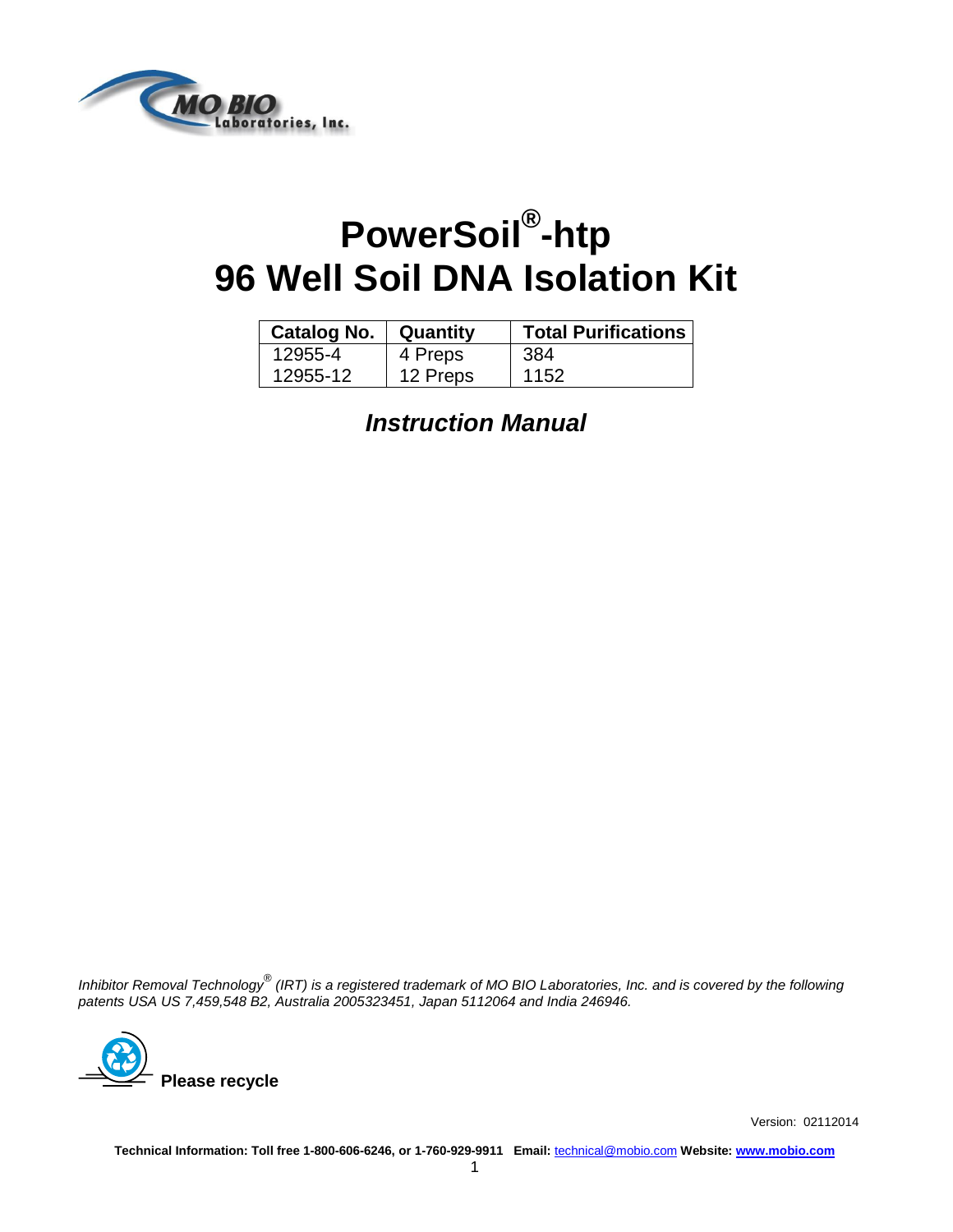

### **Table of Contents**

| Protocols:                                                                      |
|---------------------------------------------------------------------------------|
|                                                                                 |
|                                                                                 |
|                                                                                 |
| Detailed Centrifugation Protocol (Describes what is happening at each step)  13 |
|                                                                                 |
|                                                                                 |
|                                                                                 |
|                                                                                 |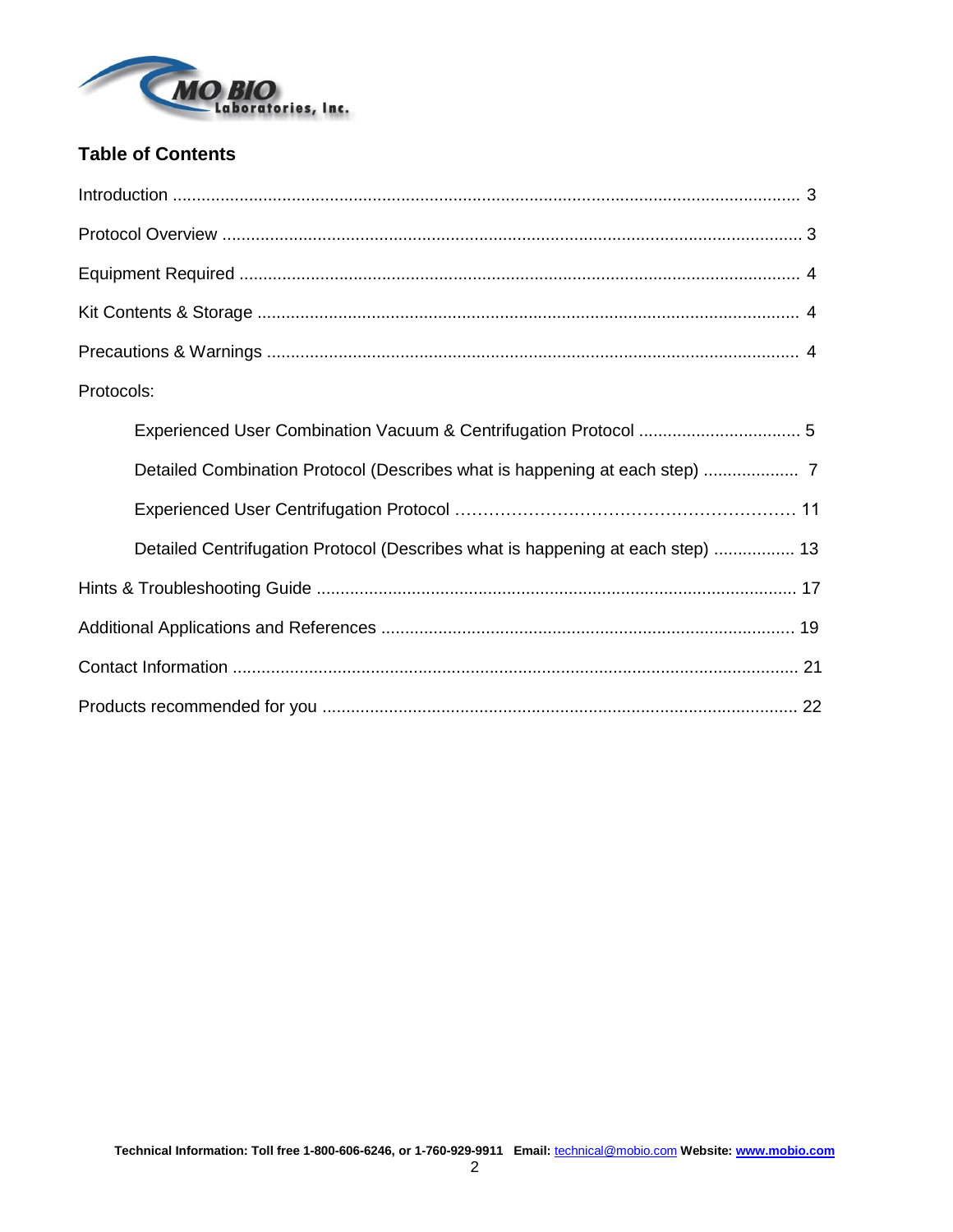

### **Introduction**

The PowerSoil<sup>®</sup>-htp 96 Well Soil DNA Isolation Kit can be used for isolating genomic DNA from up to 0.25 grams of soil.

Two protocols are included for use with this product. The first protocol involves a combination of vacuum and centrifugation steps. The second protocol uses centrifugation exclusively. This kit requires the use of a specialized plate shaker in order to facilitate the bead beating process in the PowerSoil<sup>®</sup>-htp Bead Plates. We recommend the Retsch 96 Well Plate Shaker (MO BIO Catalog# 11996 in the USA only) and Adapters (MO BIO Catalog# 11990). For information outside the USA, contact technical@mobio.com.

The PowerSoil**®** -htp 96 Well Soil DNA Isolation Kit provides researchers with a novel and proprietary high throughput method for isolating genomic DNA from environmental samples. The PowerSoil**®** -htp 96 Well Soil DNA Isolation Kit distinguishes itself with a patented Inhibitor Removal Technology**®** (IRT) procedure that is much more efficient at removing humic substances that inhibit PCR. This procedure is effective at removing PCR inhibitors from even the most difficult soil types allowing for more successful PCR amplification of DNA.

Tested sample types include compost, sediment, and manure among many others. Isolated DNA was successfully used as template DNA to amplify members of a wide range of microbial groups in soils. These include bacteria (gram positive, gram negative, and spore formers), actinomycetes, and fungi.

### **Protocol Overview**

Environmental samples are added to a 96 well bead beating plate for rapid and thorough homogenization. Cell lysis occurs by a combination of mechanical and chemical methods. Humics are removed by a specialized precipitation process. Total genomic DNA is captured on a 96 well silica membrane in a spin column plate format. DNA is then washed and eluted from the membrane. The eluted DNA is ready for PCR analysis and other downstream applications.

NOTE: The estimated time from start to finish required to process two 96 well plates for this protocol is approximately 8 hours. Stopping points at appropriate steps are mentioned in the protocol. The majority of the time is for weighing and loading the soil samples into the 96 well plates.

### **This kit is for research purposes only. Not for diagnostic use.**

| <b>Other Related Products</b> | <b>Catalog No.</b> | Quantity       |
|-------------------------------|--------------------|----------------|
| 96 Well Plate Shaker          | 11996              | 1 unit (120 V) |
| Vacuum Pump                   | 11998              | 1 unit (120 V) |
|                               | 11998-220          | 1 unit (220 V) |
| <b>Plate Adapter Set</b>      | 11990              | 1 set          |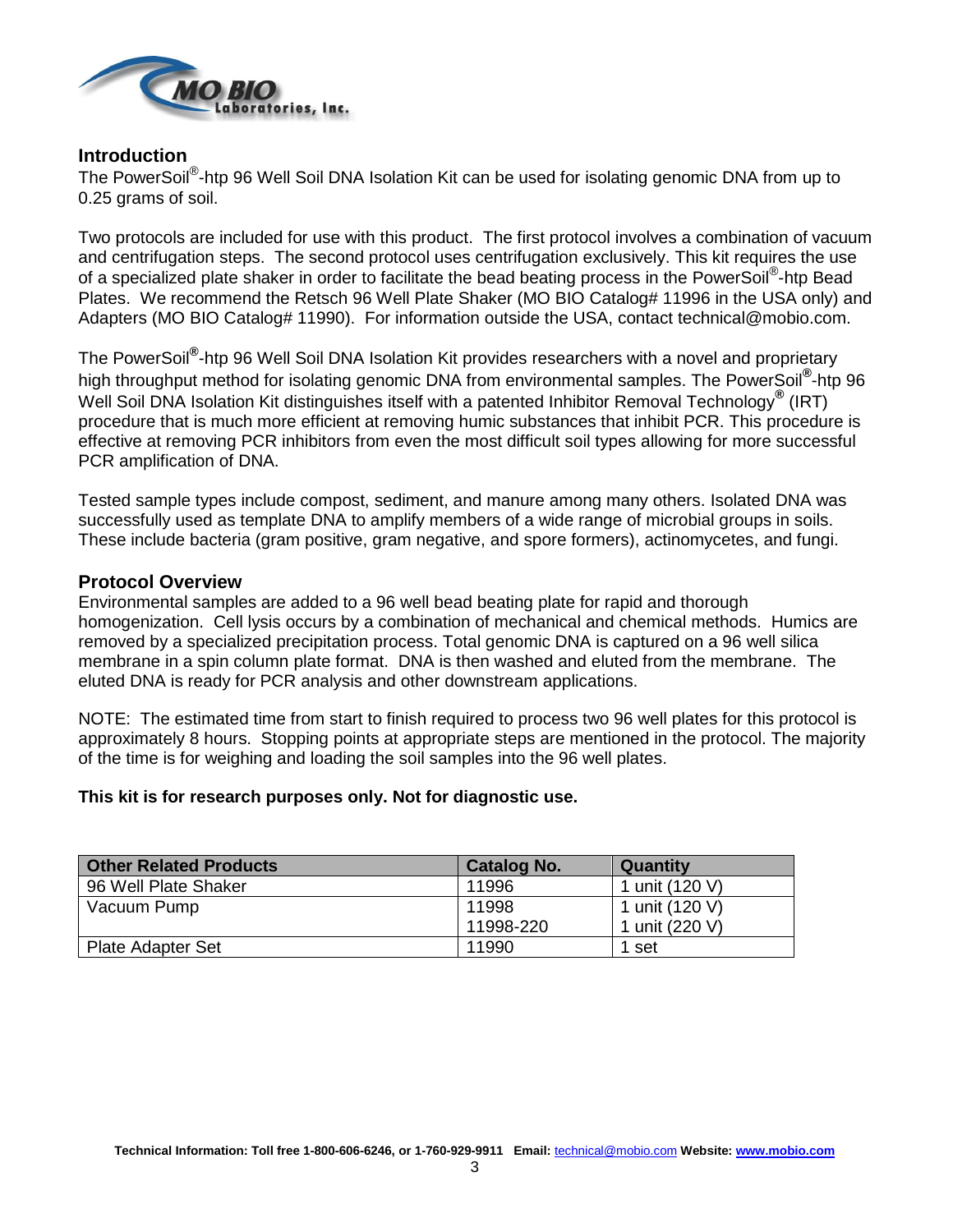

### **Equipment Required**

Centrifuge capable of handling two 96 Well blocks (13 cm x 8.5 cm x 6.0 cm) at 4500 x *g*

**Note**: If you have a centrifuge with a maximum speed less than 4500 x *g* see the

Hints and Troubleshooting Guide.

Multi-channel Pipettor (volumes of 50 µl - 650 µl)

Mechanical Shaker for 96 Well Blocks and Plate Adapters (MO BIO Catalog# 11996 and 11990) Vortex-Genie<sup>®</sup> 2 Vortex with 3 inch platform (MO BIO Catalog# 13111-V or 13111-V-220)

### **Reagents Required but not Included**

100% Ethanol

### **Optional Material/Equipment**

Reagent reservoirs

Vacuum Pump (MO BIO Catalog# 11998)

Vacuum Manifold (MO BIO recommends Axygens' AxyVac Vacuum Manifold Catalog# AP-VM) Plate seals if the optional "Stop" in the protocol is desired (Steps 17/18) (MO BIO Cat #12955-4-ST)

### **Kit Contents**

|                                                    | <b>Kit Catalog # 12955-4</b> |                | Kit Catalog # 12955-12 |               |
|----------------------------------------------------|------------------------------|----------------|------------------------|---------------|
| <b>Component</b>                                   | Catalog #                    | <b>Amount</b>  | Catalog #              | <b>Amount</b> |
| PowerSoil <sup>®</sup> -htp Bead Plate             | 12955-4-BP                   | 4              | 12955-12-BP            | 12            |
| (w/Square Well Mat)                                |                              |                |                        |               |
| PowerSoil®-htp Bead Solution                       | 12955-4-BS                   | 340 ml         | 12955-12-BS            | 1020 ml       |
| PowerSoil <sup>®</sup> -htp Solution C1            | 12955-4-1                    | 45 ml          | 12955-12-1             | 135 ml        |
| PowerSoil <sup>®</sup> -htp Solution C2            | 12955-4-2                    | 128 ml         | 12955-12-2             | 385 ml        |
| PowerSoil <sup>®</sup> -htp Solution C3            | 12955-4-3                    | 106 ml         | 12955-12-3             | 320 ml        |
| PowerSoil <sup>®</sup> -htp Solution C4            | 12955-4-4                    | 550 ml         | 12955-12-4             | 2 x 825 ml    |
| PowerSoil®-htp Solution C5-D                       | 12955-4-5D                   | 120 ml         | 12955-12-5D            | 360 ml        |
| Before first use, Solution C5-D must be            |                              |                |                        |               |
| prepared. Please see step 1 of protocol.           |                              |                |                        |               |
| PowerSoil <sup>®</sup> -htp Solution C6            | 12955-4-6                    | 66 ml          | 12955-12-6             | 200 ml        |
| PowerSoil <sup>®</sup> -htp Spin Plates            | 12955-4-SP                   | 4              | 12955-12-SP            | 12            |
| PowerSoil <sup>®</sup> -htp 2 ml Collection Plates | 12955-4-2CP                  | 8              | 12955-12-2CP           | 24            |
| PowerSoil®-htp 1 ml Collection Plates              | 12955-4-1CP                  | 16             | 12955-12-1CP           | 48            |
| PowerSoil®-htp 0.5 ml Collection Plates            | 12955-4-0.5CP                | 4              | 12955-12-0.5CP         | 12            |
| PowerSoil <sup>®</sup> -htp Microplates            | 12955-4-MP                   | $\overline{4}$ | 12955-12-MP            | 12            |
| PowerSoil <sup>®</sup> -htp Centrifuge Tape        | 12955-4-CT                   | 24             | 12955-12-CT            | 72            |
| PowerSoil <sup>®</sup> -htp Sealing Tape           | 12955-4-ST                   | 16             | 12955-12-ST            | 48            |
| PowerSoil <sup>®</sup> -htp Elution Sealing Mats   | 12955-4-ESM                  | $\overline{4}$ | 12955-12-ESM           | 12            |

### **Kit Storage**

Kit reagents and components should be stored at room temperature (15-30°C).

### **Precautions**

Please wear gloves when using this product. Avoid all skin contact with kit reagents. In case of contact, wash thoroughly with water. Do not ingest. See Material Safety Data Sheets for emergency procedures in case of accidental ingestion or contact. All MSDS information is available upon request (760-929 9911) or at [www.mobio.com.](http://www.mobio.com/) Reagents labeled flammable should be kept away from open flames and sparks.

**WARNING:** Solution C5-D is flammable after addition of ethanol.

**Technical Information: Toll free 1-800-606-6246, or 1-760-929-9911 Email:** [technical@mobio.com](mailto:technical@mobio.com) **Website: [www.mobio.com](http://www.mobio.com/)**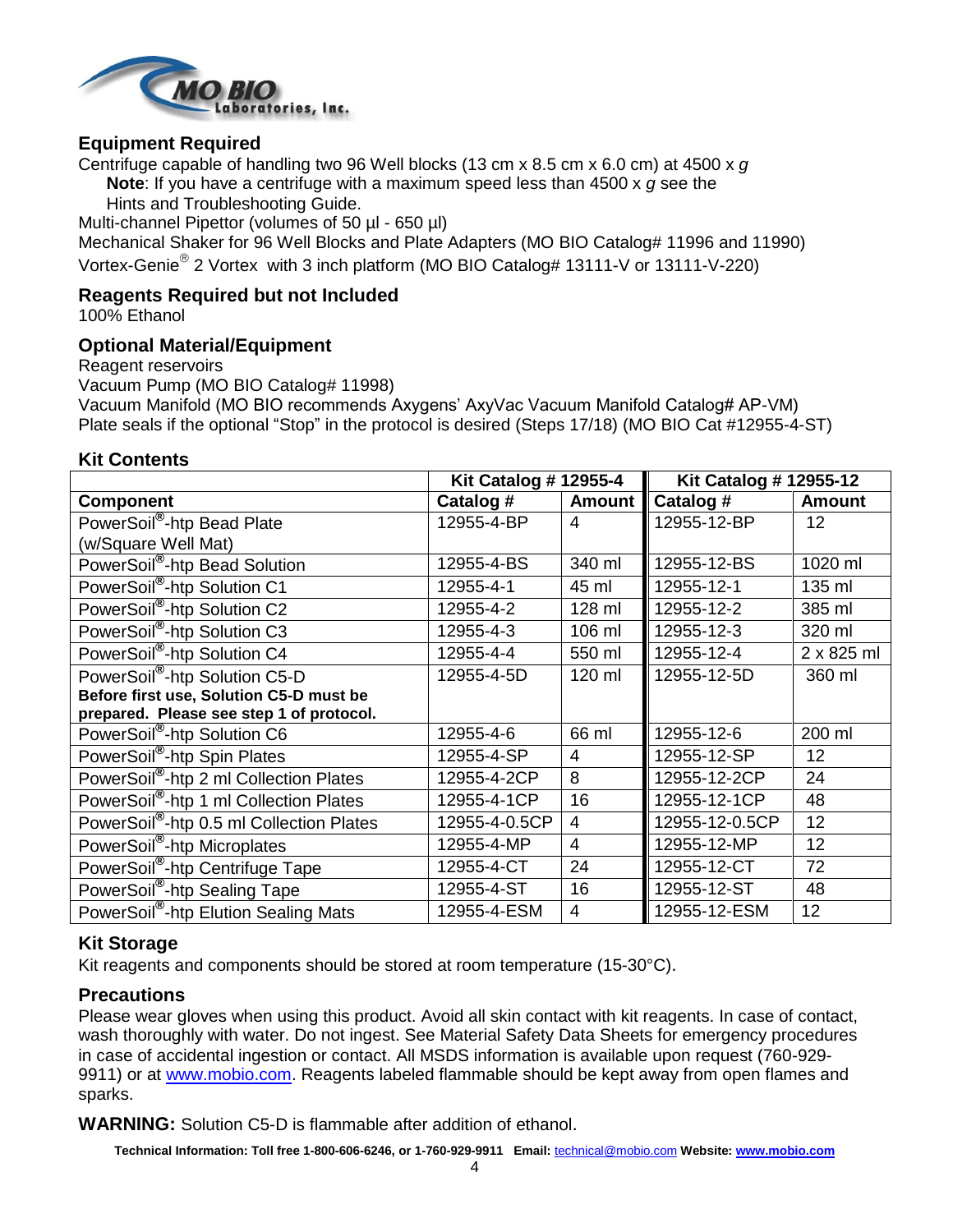

### **Experienced User Combination Vacuum and Centrifugation Protocol Please wear gloves at all times**

- 1. **BEFORE THE FIRST USE ONLY, Solution C5-D must be prepared. Add an equal volume of 100% Ethanol to Solution C5-D (for the 4 prep kit = 120 ml, or for the 12 prep kit = 360 ml). Mix well. Put a check mark in the "ethanol added" box on the bottle cap label.**
- 2. Remove the Square Well Mat from the PowerSoil**®** -htp Bead Plate and set aside. Add 0.25 grams of soil sample.

**Note**: This is an appropriate stopping point and you can store the PowerSoil**®** -htp Bead Plate at 4°C covered with the Square Well Mat.

*This is the most time consuming step of the protocol. Care must be taken to avoid cross contamination between sample wells.*

- 3. Add 750 µl of PowerSoil**®** -htp Bead Solution to the wells of the PowerSoil**®** -htp Bead Plate.
- 4. **Check Solution C1.** If Solution C1 has precipitated, heat the solution at 60°C until the precipitate has dissolved. Mix gently before using.

**Note**: *Solution C1 contains SDS. If it gets cold, it will precipitate. Heating at 60C will dissolve the SDS. Solution C1 can be used while it is still warm.*

5. Add 60 µl of Solution C1. Secure the Square Well Mat (from step 2) tightly to the PowerSoil**®** -htp Bead Plate.

**Note**: *A proper seal of the mat is critical to prevent loss of sample and leakage that might cause damage to your shaker.*

- 6. Place Bead Plate with mat securely fastened between 2 adapter plates (MO BIO Catalog# 11990) and place on the 96 Well Plate Shaker (MO BIO Catalog# 11996). Reference the protocol provided with the adapter plates for proper placement.
- 7. Shake at speed 20 for 10 minutes, remove plates and re-orient them so that the side closest to the machine body is now furthest from the machine body and shake again at speed 20 for 10 minutes.
- 8. Centrifuge at room temperature for 6 minutes at 4500 x *g*.
- 9. Remove the Bead Plate from the centrifuge. Carefully and without splashing remove and discard the Square Well Mat and transfer the supernatant to a clean 1 ml Collection Plate. **Note**: The supernatant may still contain some soil particles.
- 10. Add 250 µl of Solution C2 to each well and apply Sealing Tape to 1 ml Collection Plate. Vortex for 5 seconds and incubate at  $4^{\circ}$ C for 10 minutes. Centrifuge the 1 ml Collection Plate at room temperature for 6 minutes at 4500 x *g*. Remove and discard Sealing Tape.
- 11. Avoiding the pellet, transfer entire volume of supernatant to a new 1 ml Collection Plate.
- 12. Apply new Sealing Tape to the 1 ml Collection Plate and centrifuge at room temperature for 6 minutes at 4500 x *g*. Transfer entire volume of supernatant to a new 1 ml Collection Plate.
- 13. Add 200 µl of Solution C3 and apply Sealing Tape to the 1 ml Collection Plate. Vortex for 5 seconds and incubate at  $4^{\circ}$ C for 10 minutes. Centrifuge at room temperature for 6 minutes at 4500 x *g*. Remove and discard Sealing Tape.
- 14. Avoiding the pellet, transfer entire volume of supernatant to a new 1 ml Collection Plate.
- 15. Apply Sealing Tape to 1 ml Collection Plate. Centrifuge the 1 ml Collection Plate at room temperature for 6 minutes at 4500 x *g*.
- 16. Transfer no more than **650 µl** of supernatant to a 2 ml Collection Plate avoiding any residual pellet.
- 17. Add 650 µl of Solution C4 to each well of the 2 ml Collection Plate.
- 18. Add a second 650 µl of Solution C4 to each well of the 2 ml Collection Plate. **Note:** It is safe to stop the protocol at this step and store the samples covered with Sealing Tape (user supplied) at 4°C.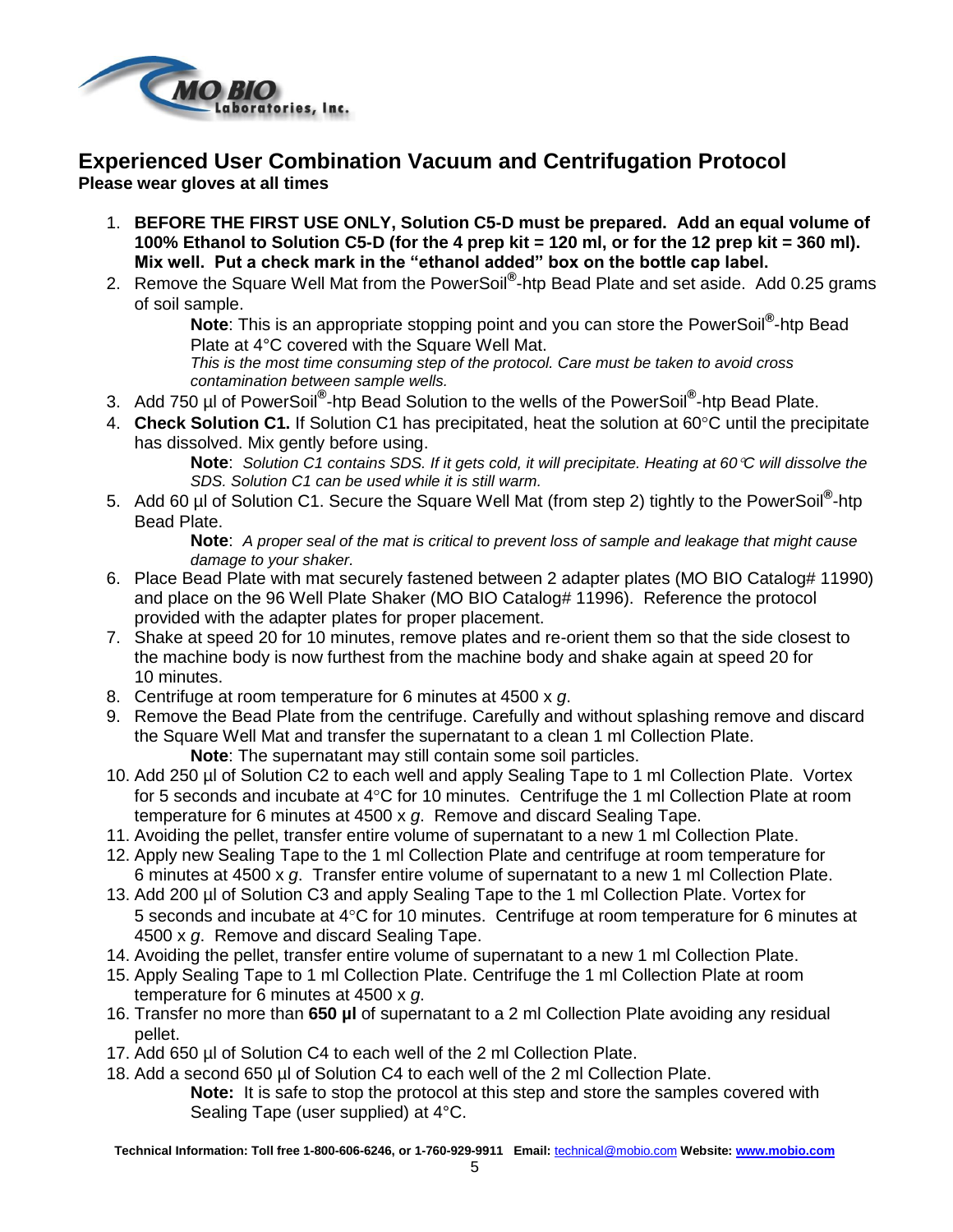

19. Remove the top portion of the vacuum manifold and place a new 2 ml Collection Plate in the bottom of the vacuum manifold.

**Note:** If you are using the Axygen AP-VM, use the Waste Reservoir provided with the manifold in place of the 2 ml Collection Plate.

- 20. Replace the top of the manifold and place a Spin Plate on top of the manifold and turn the vacuum pump on.
- 21. Test that you have a good seal with the manifold and the Spin Plate by gently lifting up on the Spin Plate. You should be able to lift the entire unit without the Spin Plate separating from the manifold.
- 22. Pipet samples from step 18 "up and down" to mix.
- 23. Load approximately 650 µl into the wells of each row of the Spin Plate until all the samples have been processed. Allow the liquid to pass through the wells.
- 24. Once the liquid has passed through the wells, continue loading 650 µl volumes into the wells of each row of the Spin Plate until the entire volume of each sample is processed. Turn off the vacuum.
- 25. Remove the Spin Plate from the manifold and set aside, discard the flow through from the 2 ml Collection Plate or Waste Reservoir in the bottom of the manifold and then place it back in the manifold.
- 26. Reassemble the manifold with the Spin Plate back on top of the manifold and turn the vacuum on. Test the seal by lifting gently.
- 27. **Confirm that ethanol has been added to Solution C5-D (see step 1).** Add 500 µl of Solution C5-D to each well of the Spin Plate. After the entire volume of Solution C5-D has passed through the wells of the Spin Plate, turn off the vacuum.
- 28. Apply Centrifuge Tape to the Spin Plate to cover the wells.
- 29. Place a 0.5 ml Collection Plate under the Spin Plate. Centrifuge at room temperature for 6 minutes at 4500 x *g*.
- 30. Carefully place Spin Plate onto a Microplate. Remove Centrifuge Tape and discard.
- 31. Allow to air dry for 10 minutes at room temperature.
- 32. Add 100 µl of Solution C6 to the center of each well of the Spin Plate and apply Centrifuge Tape.
- 33. Centrifuge at room temperature for 3 minutes at 4500 x *g*. Remove Centrifuge Tape and discard.
- 34. Cover wells of Microplate with the Elution Sealing Mat provided. DNA is now ready for any downstream application. No further steps are required.

Prolonged storage at 4°C will result in the evaporation of eluted DNA. We recommend storing DNA frozen  $(-20^{\circ}$ C or  $-80^{\circ}$ C). Solution C6 does not contain EDTA. To concentrate the DNA see the Hints and Troubleshooting Guide.

### **Thank you for choosing the PowerSoil**® **-htp 96 Well Soil DNA Isolation Kit.**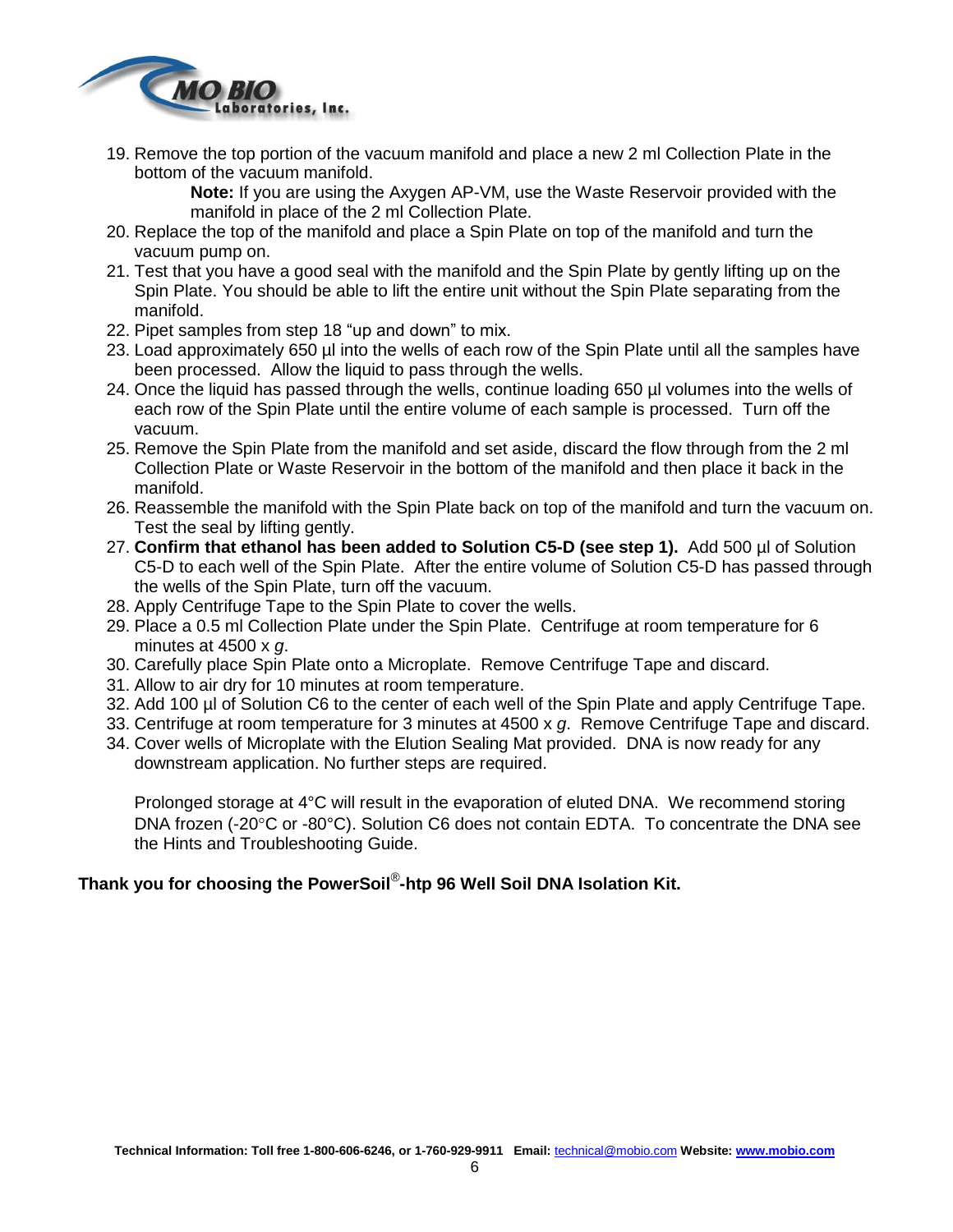

### **Detailed Combination Vacuum and Centrifugation Protocol (Describes what is happening at each step) Please wear gloves at all times**

- 1. **BEFORE THE FIRST USE ONLY, Solution C5-D must be prepared. Add an equal volume of 100% Ethanol to Solution C5-D (for the 4 prep kit = 120 ml, or for the 12 prep kit = 360 ml). Mix well. Put a check mark in the "ethanol added" box on the bottle cap label.**
- 2. Remove the Square Well Mat from the PowerSoil®-htp Bead Plate and set aside. Add 0.25 grams of soil sample.

Note: This is an appropriate stopping point and you can store the PowerSoil<sup>®</sup>-htp Bead Plate at 4°C covered with the Square Well Mat.

*What's happening: This is the most time consuming step of the protocol. Care must be taken to avoid cross contamination between sample wells.* 

3. Add 750 µl of PowerSoil®-htp Bead Solution to the wells of the PowerSoil®-htp Bead Plate.

*What's happening: The soil sample has now been loaded into the PowerSoil*® *-htp Bead Plate. This is the first part of the lysis procedure. The PowerSoil*® *-htp Bead Solution is a buffer that will disperse the soil particles and begin to dissolve humic acids.*

4. **Check Solution C1.** If Solution C1 has precipitated, heat the solution at 60°C until the precipitate has dissolved.

*What's happening: Solution C1 contains SDS. If it gets cold, it will precipitate. Heating at 60C will dissolve the SDS. Solution C1 can be used while it is still warm.*

5. Add 60 µl of Solution C1. Secure the Square Well Mat (from step 2) tightly to the PowerSoil<sup>®</sup>-htp Bead Plate.

*What's happening: Solution C1 contains SDS. This is a detergent that aids in cell lysis. The detergent breaks down fatty acids and lipids associated with the cell membrane of several organisms.*

6. Place Bead Plate with mat securely fastened between 2 adapter plates (MO BIO Catalog# 11990) and place on the 96 Well Plate Shaker (MO BIO Catalog# 11996). Reference the protocol provided with the adapter plates for proper placement.

*What's happening: Mechanical lysis is introduced at this step. The protocol uses a combination of mechanical and chemical lysis. By randomly shaking the beads, they collide with one another and with microbial cells causing them to break open.*

- 7. Shake at speed 20 for 10 minutes, remove plates and re-orient them so that the side closest to the machine body is now furthest from the machine body and shake again at speed 20 for 10 minutes.
- 8. Centrifuge at room temperature for 6 minutes at 4500 x *g*.

*What's happening: Particulates including cell debris, soil, beads, and humic acids, will form a pellet at this point. DNA is in the liquid supernatant.*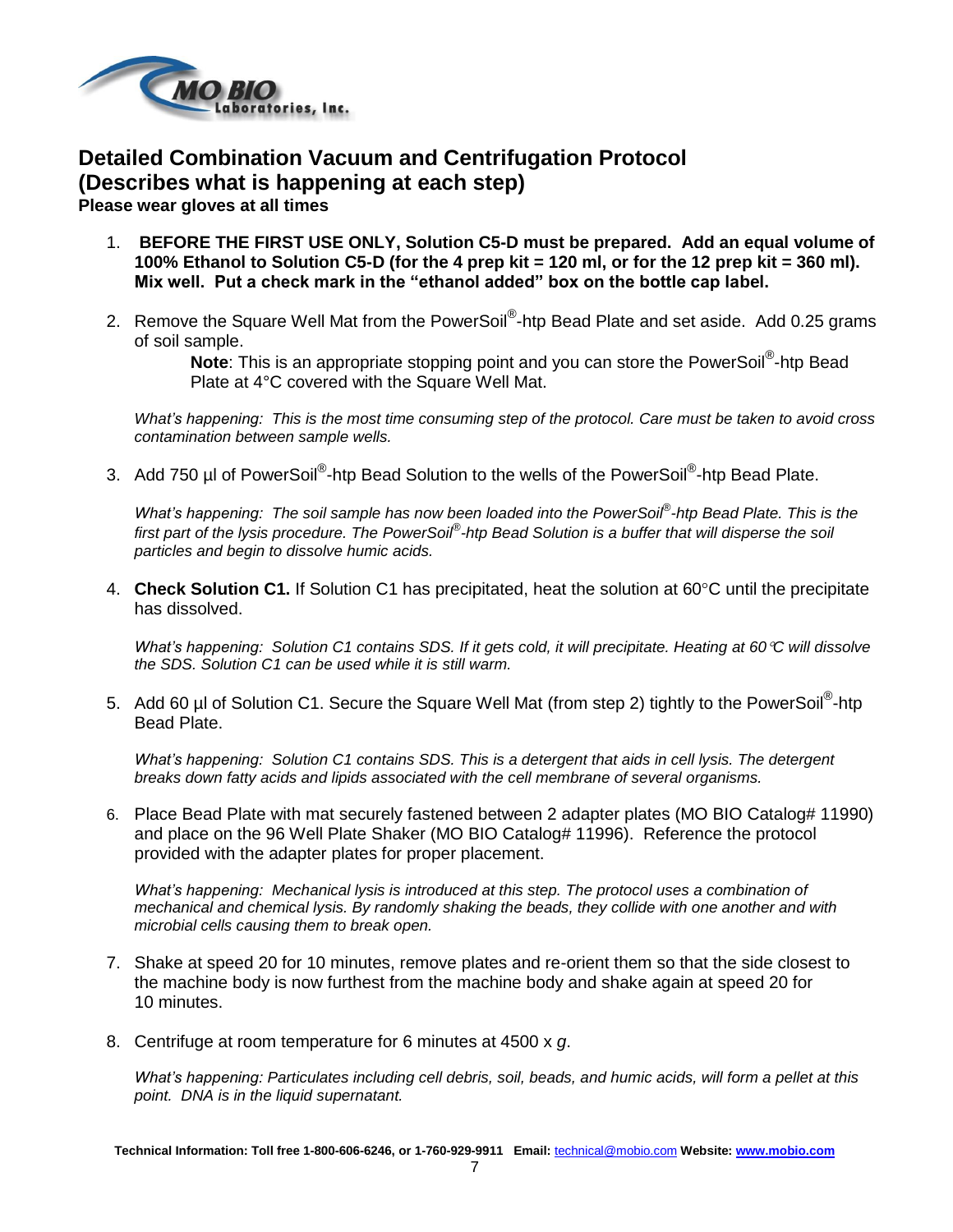

- 9. Remove the Bead Plate from the centrifuge. Carefully and without splashing, remove and discard the Square Well Mat and transfer the supernatant to a clean 1 ml Collection Plate. **Note**: The supernatant may still contain some soil particles.
- 10. Add 250 µl of Solution C2 to each well and apply Sealing Tape to 1 ml Collection Plate. Vortex for 5 seconds and incubate at  $4^{\circ}$ C for 10 minutes. Centrifuge the 1 ml Collection Plate at room temperature for 6 minutes at 4500 x *g*. Remove and discard Sealing Tape.

*What's happening: Solution C2 contains a reagent to precipitate non-DNA organic and inorganic material including humic substances, cell debris, and proteins. It is important to remove contaminating organic and inorganic matter that may reduce DNA purity and inhibit downstream DNA applications.*

- 11. Avoiding the pellet, transfer entire volume of supernatant to a new 1 ml Collection Plate. Apply Sealing Tape to the 1 ml Collection Plate. Centrifuge the 1 ml Collection Plate at room temperature for 6 minutes at 4500 x *g*. Transfer entire volume of supernatant to another new 1 ml Collection Plate.
- 12. Add 200 µl of Solution C3 and apply Sealing Tape to the 1 ml Collection Plate. Vortex for 5 seconds and incubate at  $4^{\circ}$ C for 10 minutes. Centrifuge at room temperature for 6 minutes at 4500 x *g*. Remove and discard Sealing Tape.

*What's happening: Solution C3 is a second reagent to precipitate additional non-DNA organic and inorganic material including humic substances, cell debris, and proteins. It is important to remove contaminating organic and inorganic matter that may reduce DNA purity and inhibit downstream DNA applications.*

13. Avoiding the pellet, transfer entire volume of supernatant to a new 1ml Collection Plate.

*What's happening: The pellet at this point contains residues of humic substances, cell debris, and proteins. For the best DNA yield and quality, avoid transferring any of the pellet.*

- 14. Apply Sealing Tape to the 1 ml Collection Plate. Centrifuge the 1 ml Collection Plate at room temperature for 6 minutes at 4500 x *g*.
- 15. Transfer no more than **650 µl** of supernatant to a 2 ml Collection Plate avoiding any residual pellet.
- 16. Add 650 µl of Solution C4 to each well of the 2 ml Collection Plate.

*What's happening: Solution C4 is a high concentration salt solution. Since DNA binds tightly to silica at high salt concentrations, this solution will adjust the salt concentration to allow binding of DNA, but not non-DNA organic and inorganic material that may still be present at low levels, to the Spin Plate.*

- 17. Add a second 650 µl of Solution C4 to each well of the 2 ml Collection Plate. **Note:** It is safe to stop the protocol at this step and store the samples covered with Sealing Tape (user supplied) at 4°C.
- 18. Remove the top portion of the vacuum manifold and place a new 2 ml Collection Plate in the bottom of the vacuum manifold.

**Note:** If you are using the Axygen AP-VM, use the Waste Reservoir provided with the manifold in place of the 2 ml Collection Plate.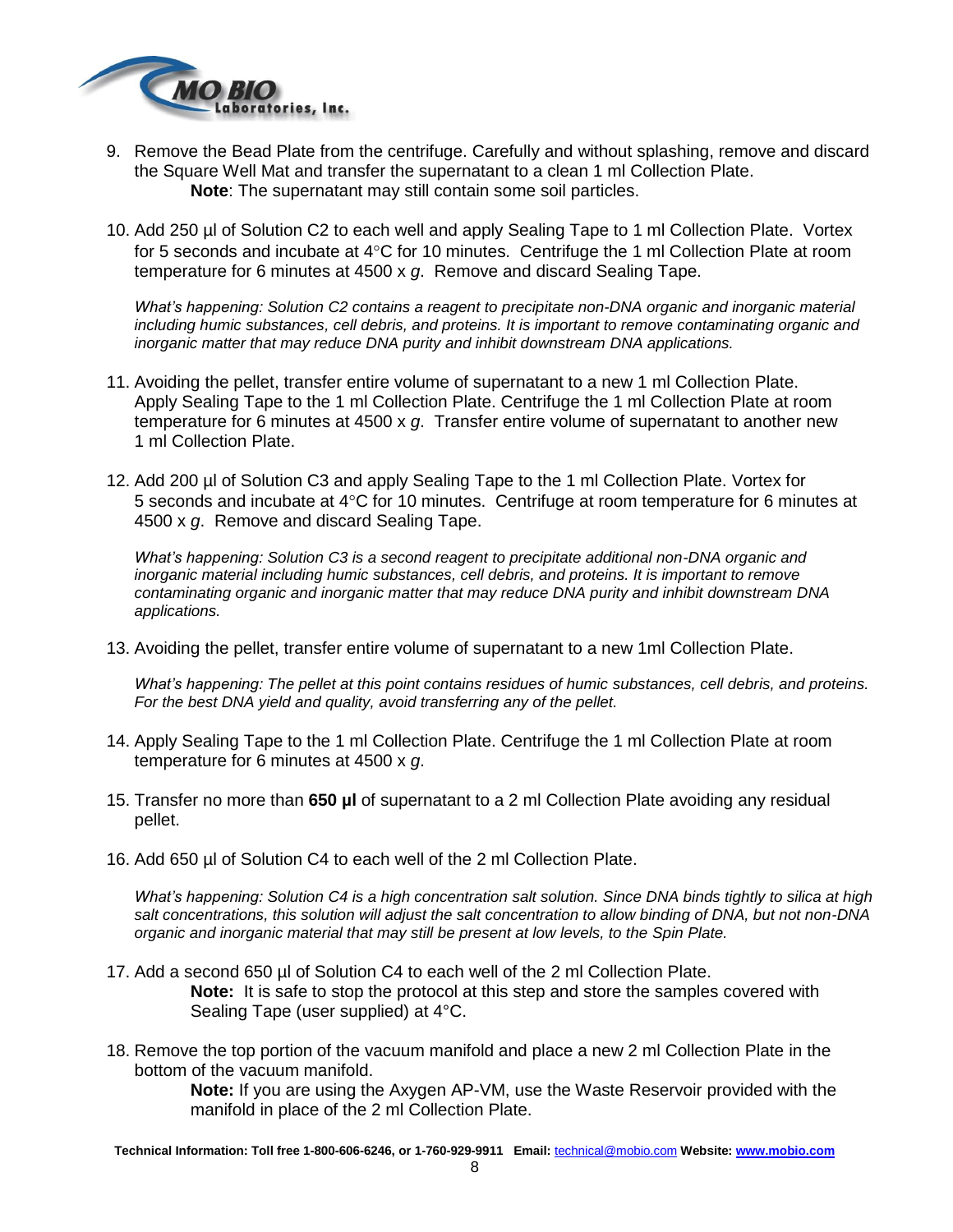

- 19. Replace the top of the manifold and place a Spin Plate on top of the manifold and turn the vacuum pump on.
- 20. Test that you have a good seal with the manifold and the Spin Plate by gently lifting up on the Spin Plate. You should be able to lift the entire unit without the Spin Plate separating from the manifold.
- 21. Pipet samples from step 17 "up and down" to mix.
- 22. Load approximately 650 µl into the wells of each row of the Spin Plate until all the samples have been processed. Allow the liquid to pass through the wells.
- 23. Once the liquid has passed through the wells continue loading 650 µl volumes into the wells of each row of the Spin Plate until the entire volume of each sample is processed. Turn off the vacuum.

*What's happening: DNA is selectively bound to the silica membrane in the Spin Plate device in the high salt solution. Contaminants pass through the filter membrane, leaving only DNA bound to the membrane.*

- 24. Remove the Spin Plate from the manifold and set aside, discard the flow through from the 2 ml Collection Plate or Waste Reservoir in the bottom of the manifold and then place it back in the manifold.
- 25. Reassemble the manifold with the Spin Plate back on top of the manifold and turn the vacuum on. Test the seal by lifting gently.
- 26. **Confirm that ethanol has been added to Solution C5-D (see step 1).** Add 500 µl of Solution C5-D to each well of the Spin Plate. After the entire volume of Solution C5-D has passed through the wells of the Spin Plate, turn off the vacuum.

*What's happening: Solution C5-D is an ethanol based wash solution used to further clean the DNA that is bound to the silica membrane in the Spin Plate. This wash solution removes residues of salt, humic acid, and other contaminants while allowing the DNA to stay bound to the silica membrane. This flow through is just waste containing ethanol wash solution and contaminants that did not bind to the silica Spin Plate membrane.*

*Note: You can wash more than one time to further clean DNA if desired. In some cases where soils have very high humic acid content, it will be beneficial to repeat this wash step. There is 10% extra Solution C5-D in the bottle for this purpose. Solution C5-D is also sold separately (MO BIO Catalog# 12955-4-5D & 12955-12-5D).*

- 27. Apply Centrifuge Tape to the Spin Plate to cover the wells.
- 28. Place a 0.5 ml Collection Plate under the Spin Plate. Centrifuge at room temperature for 6 minutes at 4500 x *g*.

*What's happening: This step removes residual Solution C5-D (ethanol wash solution). It is critical to remove all traces of wash solution because it can interfere with many downstream DNA applications.*

29. Carefully place Spin Plate onto a Microplate. Remove Centrifuge Tape and discard. Allow to air dry for 10 minutes at room temperature.

*What's happening: This step removes residual Solution C5-D (ethanol wash solution). It is critical to remove all traces of wash solution because it can interfere with many downstream DNA applications.*

**Technical Information: Toll free 1-800-606-6246, or 1-760-929-9911 Email:** [technical@mobio.com](mailto:technical@mobio.com) **Website: [www.mobio.com](http://www.mobio.com/)**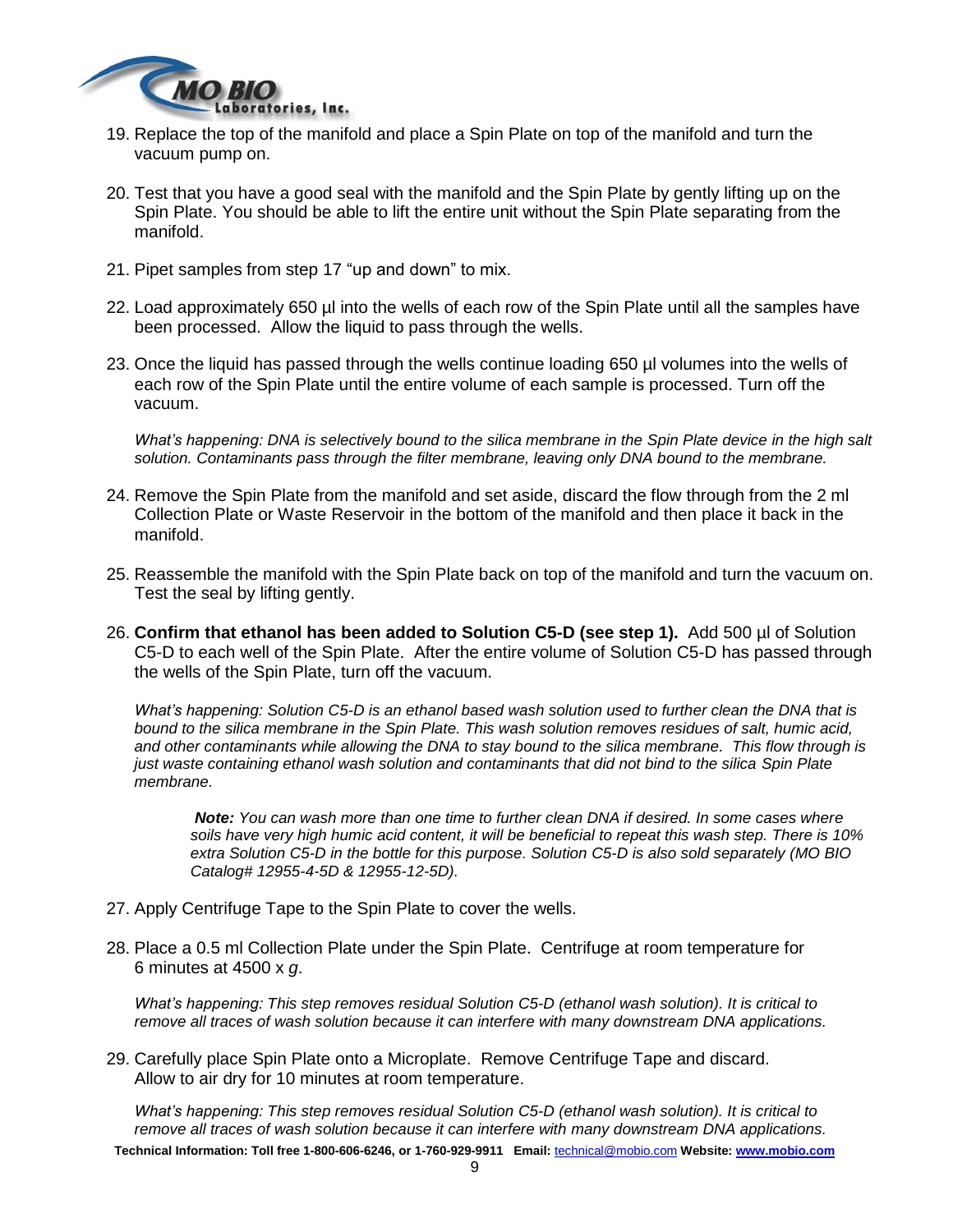

30. Add 100 µl of Solution C6 to the center of each well of the Spin Plate and apply Centrifuge Tape.

*What's happening: Placing the Solution C6 (sterile elution buffer) in the center of the small white membrane will make sure the entire membrane is wetted. This will result in more efficient and complete release of the DNA from the Spin Plate membrane.*

31. Centrifuge at room temperature for 3 minutes at 4500 x *g*. Remove Centrifuge Tape and discard.

*What's happening: As the Solution C6 (elution buffer) passes through the silica membrane, DNA that was bound in the presence of high salt is selectively released by Solution C6 (10 mM Tris pH 8.0) which is a low salt solution.*

32. Cover wells of Microplate with the Elution Sealing Mat provided. DNA is now ready for any downstream application. No further steps are required.

Prolonged storage at 4°C will result in the evaporation of eluted DNA. We recommend storing DNA frozen (-20 $\degree$ C or -80 $\degree$ C). Solution C6 does not contain EDTA. To concentrate the DNA see the Hints and Troubleshooting Guide.

**Thank you for choosing the PowerSoil**® **-htp 96 Well Soil DNA Isolation Kit.**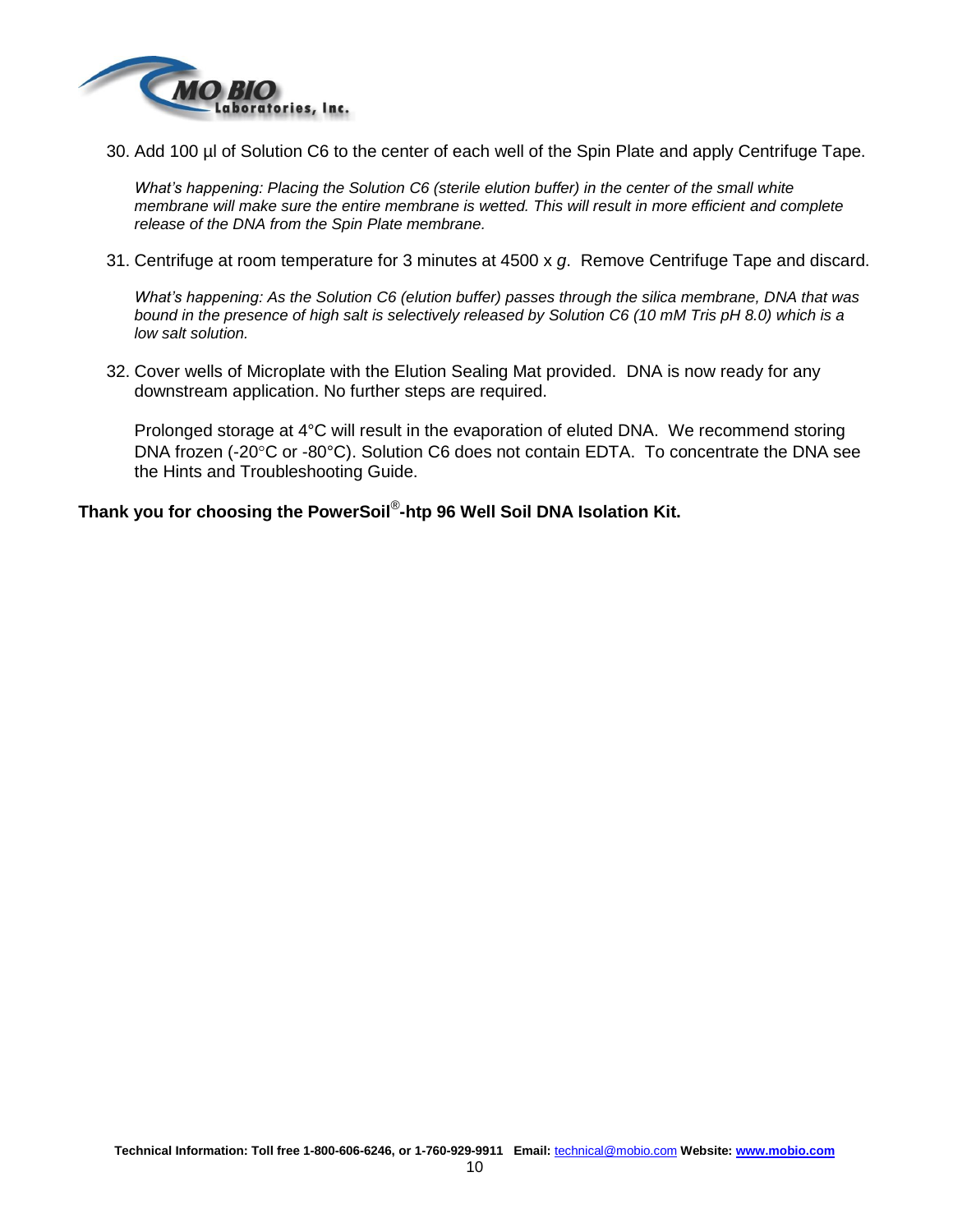

### **Experienced User Centrifugation Protocol**

**Please wear gloves at all times**

- 1. **BEFORE THE FIRST USE ONLY, Solution C5-D must be prepared. Add an equal amount of 100% Ethanol to Solution C5-D (for the 4 prep kit = 120 ml, or for the 12 prep kit = 360 ml). Mix well. Put a check mark in the "ethanol added" box on the bottle cap label.**
- 2. Remove the Square Well Mat from the PowerSoil<sup>®</sup>-htp Bead Plate and set aside. Add 0.25 grams of soil sample.

Note: This is an appropriate stopping point and you can store the PowerSoil<sup>®</sup>-htp Bead Plate at 4°C covered with the Square Well Mat.

*This is the most time consuming step of the protocol. Care must be taken to avoid cross contamination between sample wells.* 

- 3. Add 750 µl of PowerSoil<sup>®</sup>-htp Bead Solution to the wells of the PowerSoil<sup>®</sup>-htp Bead Plate.
- 4. **Check Solution C1.** If Solution C1 has precipitated, heat solution at 60°C until the precipitate has dissolved.

**Note**: *Solution C1 contains SDS. If it gets cold, it will precipitate. Heating at 60C will dissolve the SDS. Solution C1 can be used while it is still warm.*

- 5. Add 60 µl of Solution C1. Secure the Square Well Mat (from step 2) tightly to the plate.
- 6. Place Bead Plate with mat securely fastened between 2 adapter plates (MO BIO Catalog# 11990) and place on the 96 Well Plate Shaker (MO BIO Catalog# 11996). Reference the protocol provided with the adapter plates for proper placement.
- 7. Shake at speed 20 for 10 minutes, remove plates and re-orient them so that the side closest to the machine body is now furthest from the machine body and shake again at speed 20 for 10 minutes.
- 8. Centrifuge at room temperature for 6 minutes at 4500 x *g*.
- 9. Remove and discard the Square Well Mat. Transfer the supernatant to a clean 1 ml Collection Plate. **Note**: The supernatant may still contain some soil particles.
- 10. Add 250 µl of Solution C2 and apply Sealing Tape to plate. Vortex for 5 seconds and incubate at  $4^{\circ}$ C for 10 minutes. Centrifuge the plate at room temperature for 6 minutes at 4500 x *g*. Remove and discard Sealing Tape.
- 11. Avoiding the pellet, transfer entire volume of supernatant to a new 1 ml Collection Plate.
- 12. Apply Sealing Tape to plate. Centrifuge the plate again at room temperature for 6 minutes at 4500 x *g*. Transfer entire volume of supernatant to another new 1 ml Collection Plate.
- 13. Add 200 µl of Solution C3 and apply Sealing Tape to plate. Vortex for 5 seconds and incubate at 4°C for 10 minutes. Centrifuge at room temperature for 6 minutes at 4500 x *g*. Remove and discard Sealing Tape.
- 14. Avoiding the pellet, transfer entire volume of supernatant to a new 1 ml Collection Plate.
- 15. Apply Sealing Tape to plate. Centrifuge the plate again at room temperature for 6 minutes at 4500 x *g*.
- 16. Transfer no more than **650 µl** of supernatant to a 2 ml Collection Plate avoiding any residual pellet.
- 17. Add 650 µl of Solution C4 to each well of the plate.
- 18. Add a second 650 µl of Solution C4 to each well of the plate.

**Note**: It is safe to stop the protocol at this step and store the samples covered with Sealing Tape (user supplied) at 4°C.

- 19. Pipet samples "up and down" to mix.
- 20. Place Spin Plate onto a new 0.5 ml Collection Plate.
- 21. Load approximately 650 µl into each well of the Spin Plate and apply Centrifuge Tape.
- 22. Centrifuge at room temperature for 3 minutes at 4500 x *g*. Discard the flow through and place the Spin Plate back on the same 0.5 ml Collection Plate. Discard the Centrifuge Tape.
- 23. Repeat steps 20-21 until all the supernatant has been processed. Discard the final flow through.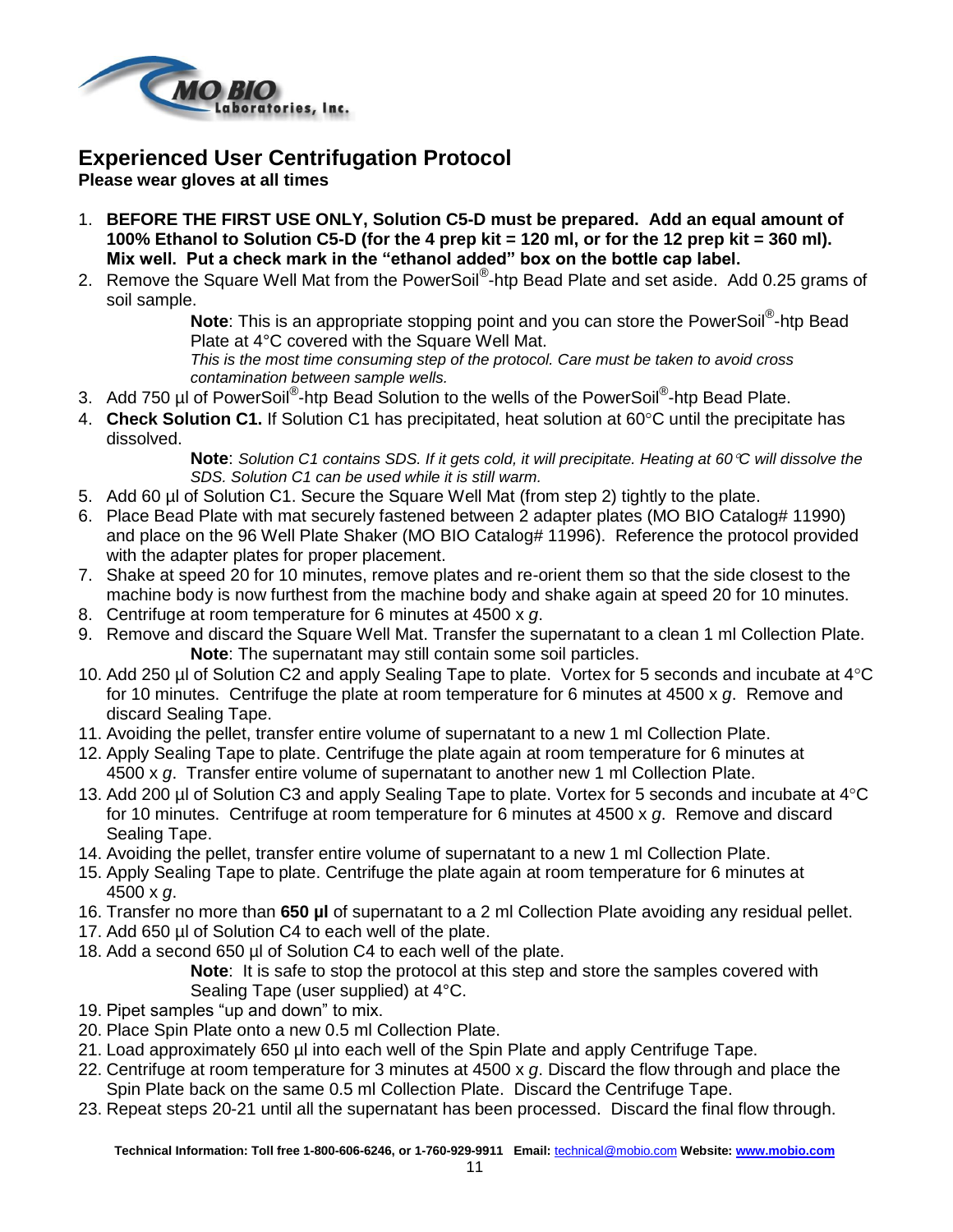

- 24. Place the Spin Plate back on the same 0.5 ml Collection Plate.
- 25. **Confirm that ethanol has been added to Solution C5-D (see step 1).** Add 500 µl of Solution C5-D to each well of the Spin Plate. Apply Centrifuge Tape to the Spin Plate.
- 26. Centrifuge at room temperature for 3 minutes at 4500 x *g*. Discard the flow through and place the same 0.5 ml Collection Plate beneath the Spin Plate.
- 27. Centrifuge again at room temperature for 5 minutes at 4500 x *g*. Discard the flow through.
- 28. Carefully place the Spin Plate onto a Microplate. Remove Centrifuge Tape and discard.
- 29. Allow to air dry for 10 minutes at room temperature.
- 30. Add 100 µl of Solution C6 to the center of each well of the Spin Plate. Apply Centrifuge Tape.
- 31. Centrifuge at room temperature for 3 minutes at 4500 x *g*. Remove Centrifuge Tape and discard.
- 32. Cover wells of Microplate with the Elution Sealing Mat provided. DNA is now ready for any downstream application. No further steps are required.

Prolonged storage at 4°C will result in the evaporation of eluted DNA. We recommend storing DNA frozen (-20°C or -80°C). Solution C6 does not contain EDTA. To concentrate the DNA see the Hints and Troubleshooting Guide.

### **Thank you for choosing the PowerSoil® -htp 96 Well Soil DNA Isolation Kit.**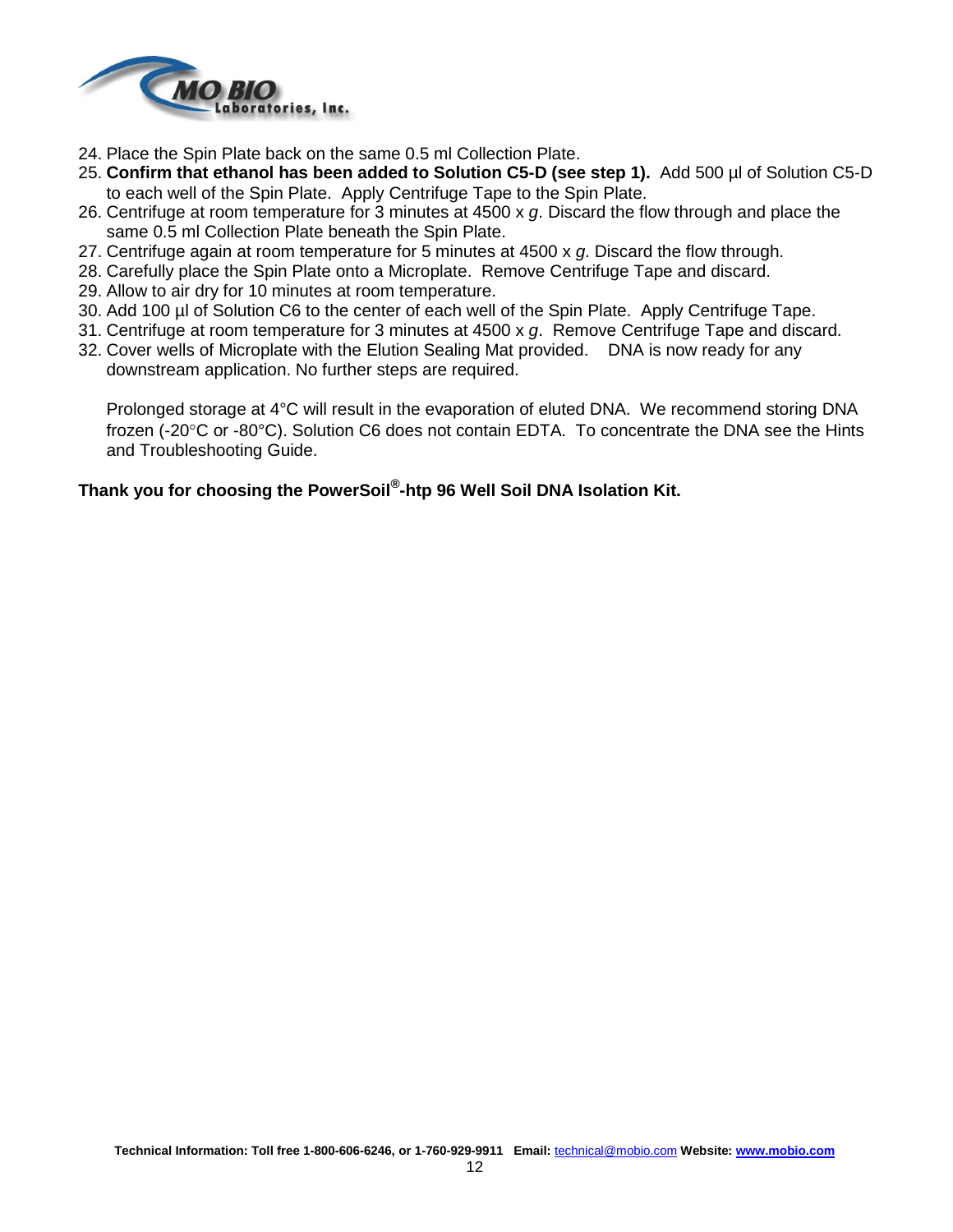

### **Detailed User Centrifugation Protocol (Describes what is happening at each step) Please wear gloves at all times**

- 1. **BEFORE THE FIRST USE ONLY, Solution C5-D must be prepared. Add an equal amount of 100% Ethanol to Solution C5-D (for the 4 prep kit = 120 ml, or for the 12 prep kit = 360 ml). Mix well. Put a check mark in the "ethanol added" box on the bottle cap label.**
- 2. Remove the Square Well Mat from the PowerSoil®-htp Bead Plate and set aside. Add 0.25 grams of soil sample.

Note: This is an appropriate stopping point and you can store the PowerSoil<sup>®</sup>-htp Bead Plate at 4°C covered with the Square Well Mat.

*What's happening: This is the most time consuming step of the protocol. Care must be taken to avoid cross contamination between sample wells.* 

3. Add 750 µl of PowerSoil®-htp Bead Solution to the wells of the PowerSoil®-htp Bead Plate.

*What's happening: The soil sample has now been loaded into the PowerSoil*® *-htp Bead Plate. This is the first part of the lysis procedure. The PowerSoil*® *-htp Bead Solution is a buffer that will disperse the soil particles.*

4. **Check Solution C1.** If Solution C1 has precipitated, heat solution at 60°C until precipitate has dissolved.

*What's happening: Solution C1 contains SDS. If it gets cold, it will precipitate. Heating at 60C will dissolve the SDS. Solution C1 can be used while it is still warm.*

5. Add 60 µl of Solution C1. Secure the Square Well Mat (from step 2) tightly to the plate.

*What's happening: Solution C1 contains SDS. This is a detergent that aids in cell lysis. The detergent breaks down fatty acids and lipids associated with the cell membrane of microorganisms.*

6. Place Bead Plate with mat securely fastened between 2 adapter plates (MO BIO Catalog# 11990) and place on the 96 Well Plate Shaker (MO BIO Catalog# 11996). Reference the protocol provided with the adapter plates for proper placement.

*What's happening: Mechanical lysis is introduced at this step. The protocol uses a combination of mechanical and chemical lysis. By randomly shaking the beads, they collide with one another and with microbial cells causing them to break open.*

- 7. Shake at speed 20 for 10 minutes, remove plates and re-orient them so that the side closest to the machine body is now furthest from the machine body and shake again at speed 20 for 10 minutes.
- 8. Centrifuge at room temperature for 6 minutes at 4500 x *g*.

*What's happening: Particulates including cell debris, soil, beads, and humic acids, will form a pellet at this point. DNA is in the liquid supernatant.*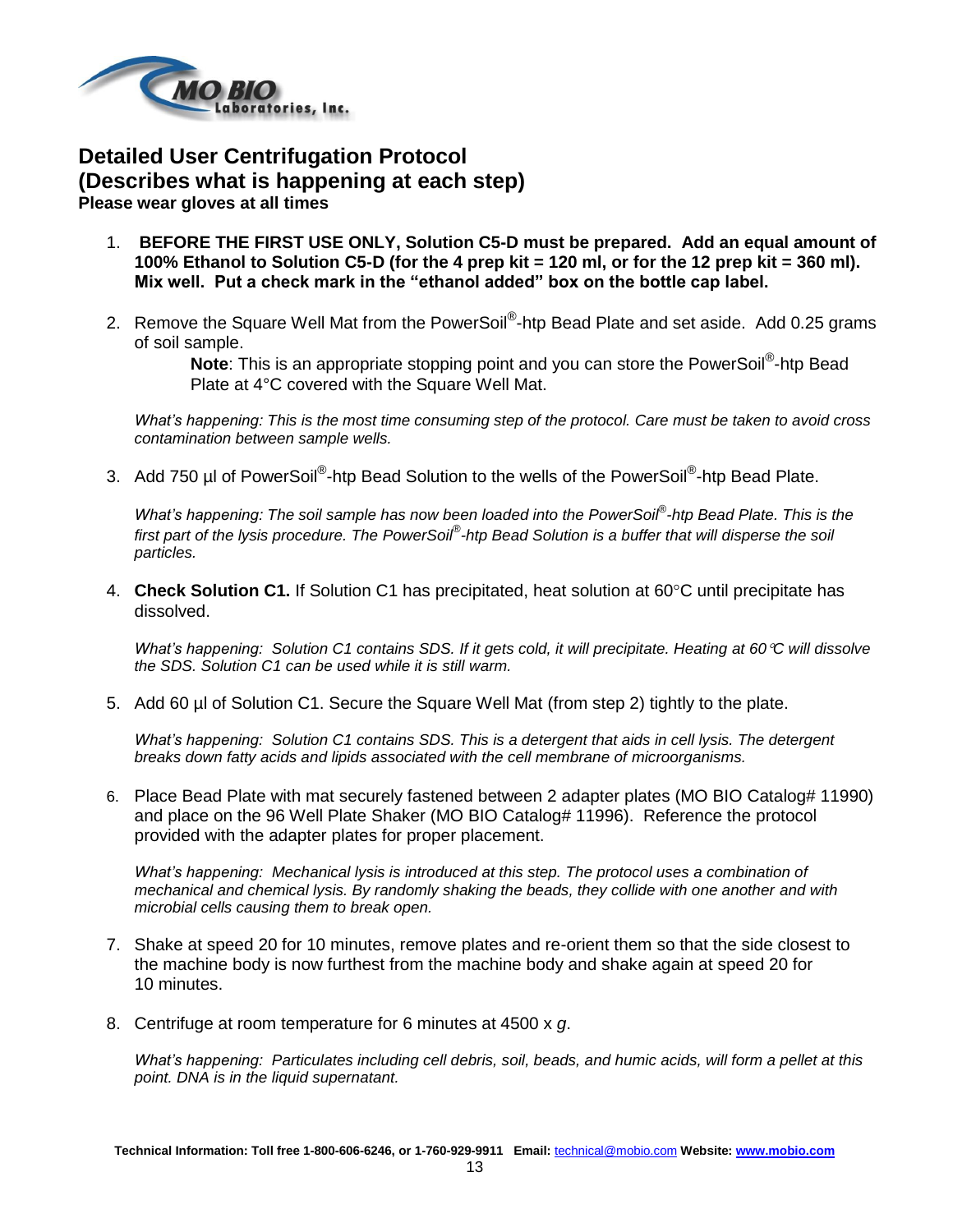

9. Remove and discard the Square Well Mat. Transfer the supernatant to a clean 1 ml Collection Plate.

**Note**: The supernatant may still contain some soil particles.

10. Add 250 µl of Solution C2 and apply Sealing Tape to plate. Vortex for 5 seconds and incubate at 4C for 10 minutes. Centrifuge the plate at room temperature for 6 minutes at 4500 x *g*. Remove and discard Sealing Tape.

*What's happening: Solution C2 contains a reagent to precipitate non-DNA organic and inorganic material including humic substances, cell debris, and proteins. It is important to remove contaminating organic and inorganic matter that may reduce DNA purity and inhibit downstream DNA applications.*

- 11. Avoiding the pellet, transfer entire volume of supernatant to a new 1 ml Collection Plate.
- 12. Apply Sealing Tape to plate. Centrifuge the plate again at room temperature for 6 minutes at 4500 x *g*. Transfer entire volume of supernatant to another new 1 ml Collection Plate.
- 13. Add 200 µl of Solution C3 and apply Sealing Tape to plate. Vortex for 5 seconds and incubate at 4C for 10 minutes. Centrifuge at room temperature for 6 minutes at 4500 x *g*. Remove and discard Sealing Tape.

*What's happening: Solution C3 is a second reagent to precipitate additional non-DNA organic and inorganic material including humic substances, cell debris, and proteins. It is important to remove contaminating organic and inorganic matter that may reduce DNA purity and inhibit downstream DNA applications.*

14. Avoiding the pellet, transfer entire volume of supernatant to a new 1 ml Collection Plate.

*What's happening: The pellet at this point contains residues of humic substances, cell debris, and proteins. For best DNA yield and quality, avoid transferring any of the pellet.*

- 15. Apply Sealing Tape to plate. Centrifuge the plate again at room temperature for 6 minutes at 4500 x *g*.
- 16. Transfer no more than **650 µl** of supernatant to a 2 ml Collection Plate avoiding any residual pellet.
- 17. Add 650 µl of Solution C4 to each well of the plate.

*What's happening: Solution C4 is a high concentration salt solution. Since DNA binds tightly to silica at high salt concentrations, this solution will adjust the salt concentrations to allow binding of DNA, but not non-DNA organic and inorganic material that may still be present at low levels, to the Spin Plate.*

- 18. Add a second 650 µl of Solution C4 to each well of the plate. **Note**: It is safe to stop the protocol at this step and store the samples covered with Sealing Tape (user supplied) at 4°C.
- 19. Pipet samples "up and down" to mix.
- 20. Place Spin Plate onto a new 0.5 ml Collection Plate.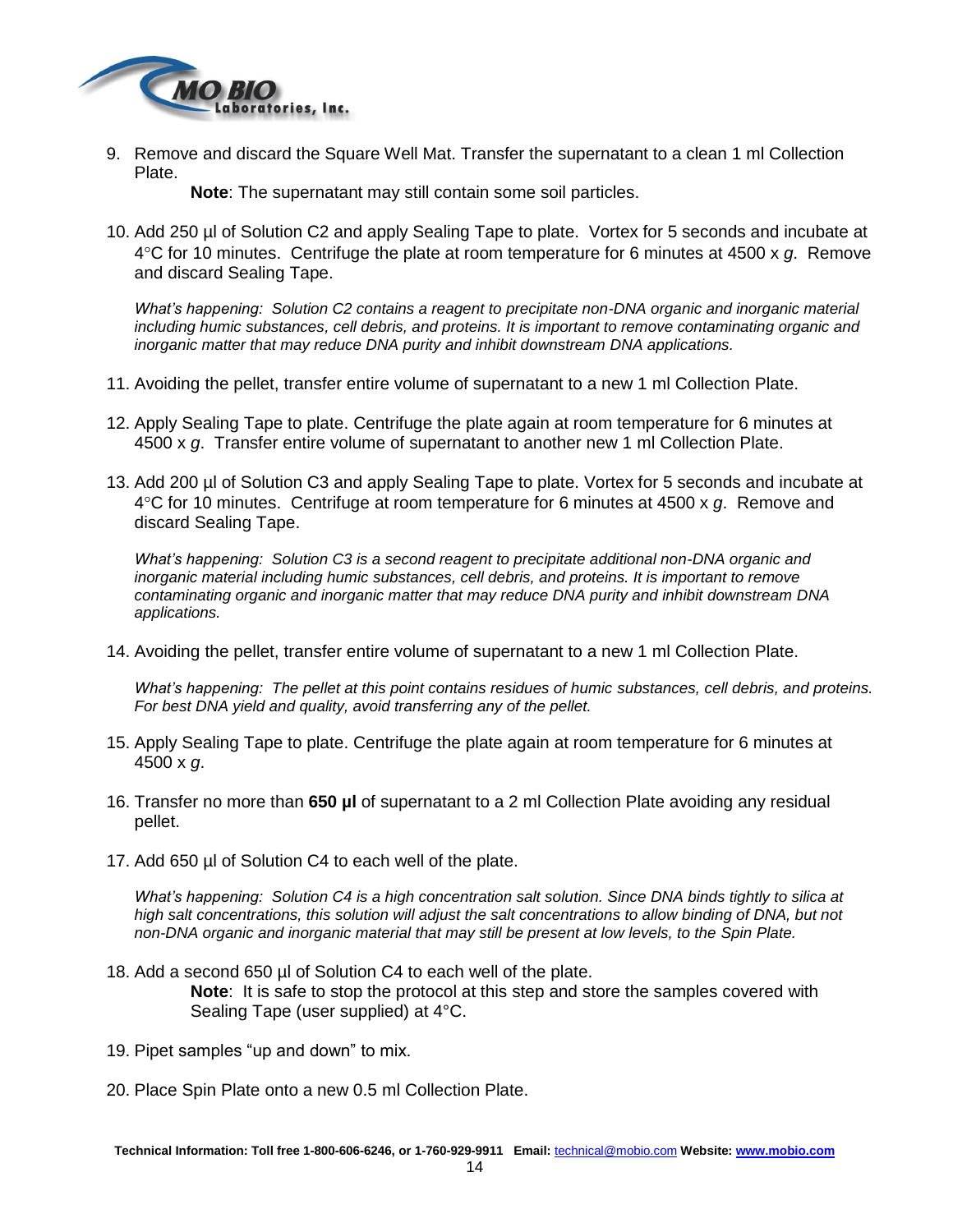

- 21. Load approximately 650 µl into each well of the Spin Plate and apply Centrifuge Tape.
- 22. Centrifuge at room temperature for 3 minutes at 4500 x *g*. Discard the flow through and place the Spin Plate back on the same 0.5 ml Collection Plate. Discard the Centrifuge Tape.
- 23. Repeat steps 20-21 until all the supernatant has been processed. Discard the final flow through.

*What's happening: DNA is selectively bound to the silica membrane in the Spin Plate device in the high salt solution. Contaminants pass through the filter membrane, leaving only DNA bound to the membrane.*

- 24. Place the Spin Plate back on the same 0.5 ml Collection Plate.
- 25. **Confirm that ethanol has been added to Solution C5-D (see step 1).** Add 500 µl of Solution C5-D to each well of the Spin Plate. Apply Centrifuge Tape to the Spin Plate.

*What's happening: Solution C5-D is an ethanol based wash solution used to further clean the DNA that is bound to the silica membrane in the Spin Plate. This wash solution removes residues of salt, humic acid, and other contaminants while allowing the DNA to stay bound to the silica membrane. This flow through is waste containing ethanol wash solution and contaminants that did not bind to the silica Spin Plate membrane.*

*Note: You can wash more than one time to further clean DNA if desired. In some cases where soils have very high humic acid content, it will be beneficial to repeat this wash step. There is 10% extra Solution C5-D in the bottle for this purpose. Solution C5-D is also sold separately (MO BIO Catalog# 12955-4-5D & 12955-12-5D).*

26. Centrifuge at room temperature for 3 minutes at 4500 x *g*. Discard the flow through and place the same 0.5 ml Collection Plate beneath the Spin Plate.

*What's happening: This step removes residual Solution C5-D (ethanol wash solution). It is critical to remove all traces of wash solution because it can interfere with downstream DNA applications.*

27. Centrifuge again at room temperature for 3 minutes at 4500 x *g*. Discard the flow through.

*What's happening: Once again it is important to avoid any traces of the ethanol based wash solution.*

28. Carefully place the Spin Plate onto a Microplate. Remove Centrifuge Tape and discard. Allow to air dry for 10 minutes at room temperature.

*What's happening: This step removes residual Solution C5-D (ethanol wash solution). It is critical to remove all traces of wash solution because it can interfere with downstream DNA applications.*

29. Add 100 µl of Solution C6 to the center of each well of the Spin Plate and apply Centrifuge Tape.

*What's happening: Placing the Solution C6 (sterile elution buffer) in the center of the small white membrane will make sure the entire membrane is wetted. This will result in more efficient and complete release of the DNA from the silica Spin Plate membrane.*

30. Centrifuge at room temperature for 3 minutes at 4500 x *g*. Remove Centrifuge Tape and discard.

*What's happening: As the Solution C6 (elution buffer) passes through the silica membrane, DNA that was bound in the presence of high salt is selectively released by Solution C6 (10 mM Tris pH 8.0) which is a low salt solution.*

**Technical Information: Toll free 1-800-606-6246, or 1-760-929-9911 Email:** [technical@mobio.com](mailto:technical@mobio.com) **Website: [www.mobio.com](http://www.mobio.com/)**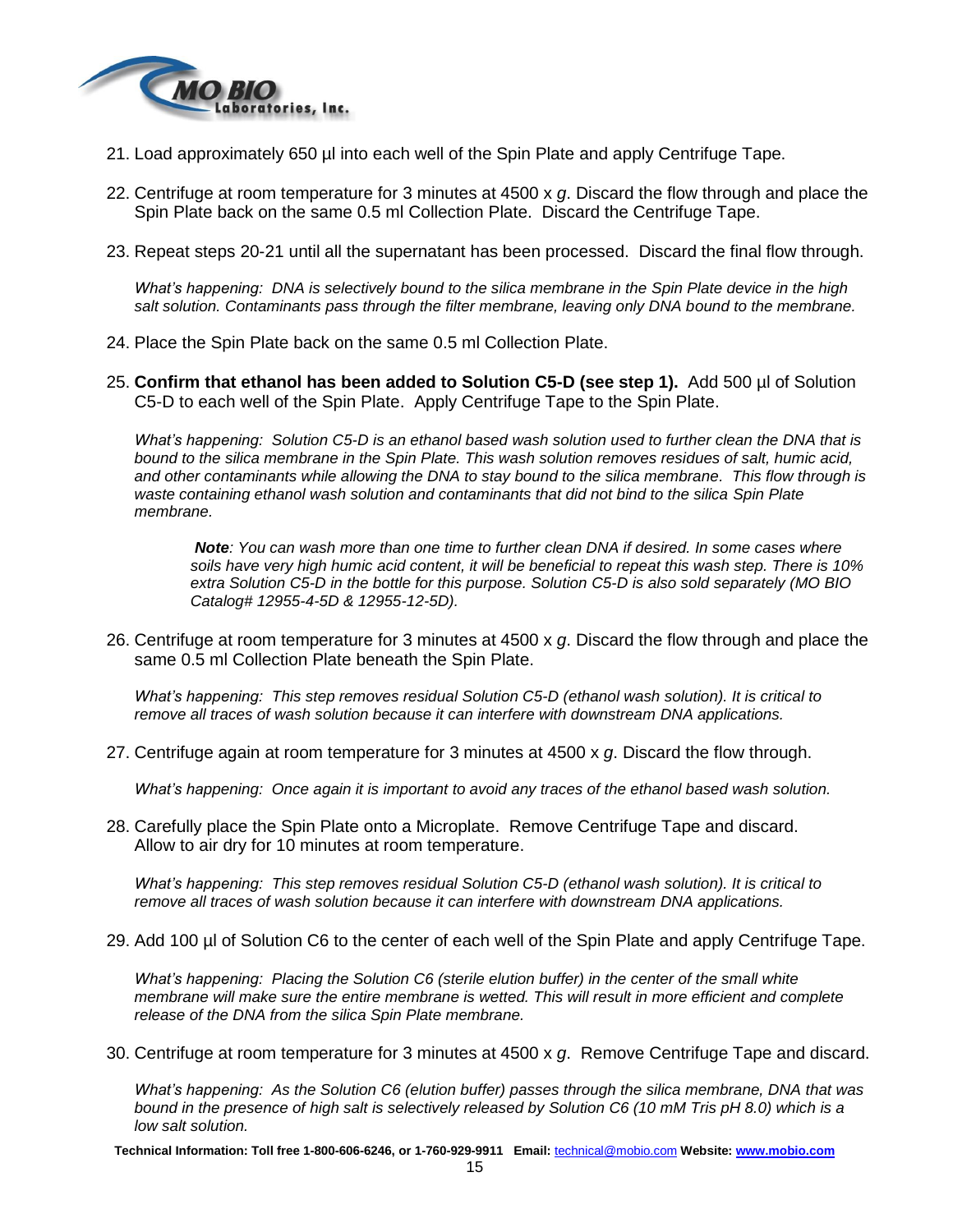

31. Cover wells of Microplate with the Elution Sealing Mat provided. DNA is now ready for any downstream application. No further steps are required.

Prolonged storage at 4°C will result in the evaporation of eluted DNA. We recommend storing DNA frozen (-20°C or -80°C). Solution C6 does not contain EDTA. To concentrate the DNA see the Hints and Troubleshooting Guide.

**Thank you for choosing the PowerSoil**® **-htp 96 Well Soil DNA Isolation Kit.**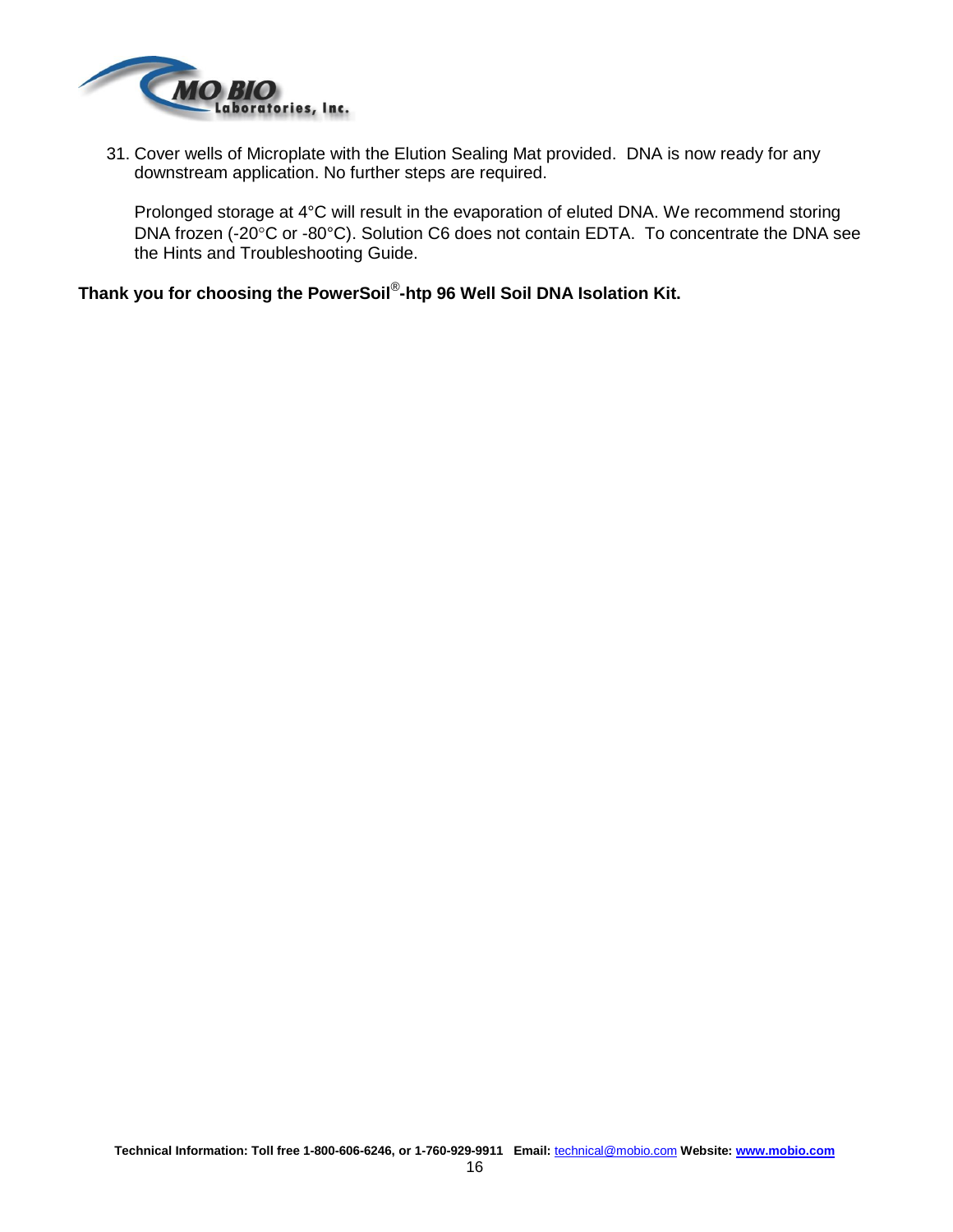

# **Hints and Troubleshooting Guide**

### *Amount of Soil to Process*

This kit is designed to process 0.25 gram of soil. Recommended starting amounts for different soil types are described in the table below. For wet soils, see information under "Wet Soil Sample" below.

| Soil type       | Recommended maximum to process |
|-----------------|--------------------------------|
| Dry sandy soil  | $0.5$ gm                       |
| Dry clay        | $0.25$ gm                      |
| Wet clay        | $0.25$ gm                      |
| Potting soil    | $0.1$ gm                       |
| Sediment        | $0.25$ gm                      |
| Loam            | $0.25$ gm                      |
| Peat moss       | $0.1$ gm                       |
| Rich farm soil  | $0.25$ gm                      |
| Amended soil    | $0.150$ gm                     |
| Compost samples | $0.1$ gm                       |

*For larger sample sizes, up to 5 grams, try using our single prep PowerMax® Soil DNA Isolation Kit (MO BIO Catalog# 12988-10).* 

### *Wet Soil Sample*

If soil sample is high in water content, weigh the slurry and dispense into the wells. It is suggested to restrict the starting amount to 0.25 g. Increasing the amount used will increase the amount of volume in the subsequent steps.

### *Cells are Difficult to Lyse*

When working with organisms that are proven to be difficult to lyse using mechanical or chemical methods, a 10 minute incubation at  $70^{\circ}$ C, after adding Solution C1, can be performed. Continue by proceeding with the mechanical lysis step using the 96 Well Plate Shaker.

### *Preparation Methods for Processing Samples (Conventional Freezing)*

Add the samples to the PowerSoil<sup>®</sup>-htp Bead Plate and maintain at either -70°C or at -20°C until the samples are completely frozen. Immediately float the PowerSoil<sup>®</sup>-htp Bead Plate in a 65°C water bath. Repeat the freeze-thaw a second time and proceed with the addition of Solution C1. Optional**:** After the second freeze-thaw, Solution C1 can be added along with Proteinase-K (MO BIO Catalog# 1222-2) to improve the lysis efficiency for some organisms.

### *Vacuum Hints*

If a vacuum step seems to be taking a long time, turn off the vacuum source and lift the filter plate off the vacuum to release any back pressure. Replace the filter plate and turn the vacuum source back on. Be sure there are no air leaks around the plate. If slow vacuum continues, you can centrifuge the filter plate as an alternative. Be sure any unused wells are covered with the Sealing Tape provided.

### *Centrifuge with a Maximum Speed Less Than 4500 x g*

Multiply the protocol time and speed to determine total x *g*. Divide the total by the maximum speed of your centrifuge (round up if necessary). This will be the number of minutes your centrifuge will need to run to achieve the appropriate overall force.

**Example:** 10 minutes at 4500 x *g* = 45000.

If your centrifuge has a maximum speed of 2500 x  $g$ , divide 45000  $\div$  2500 = 18 minutes of centrifugation.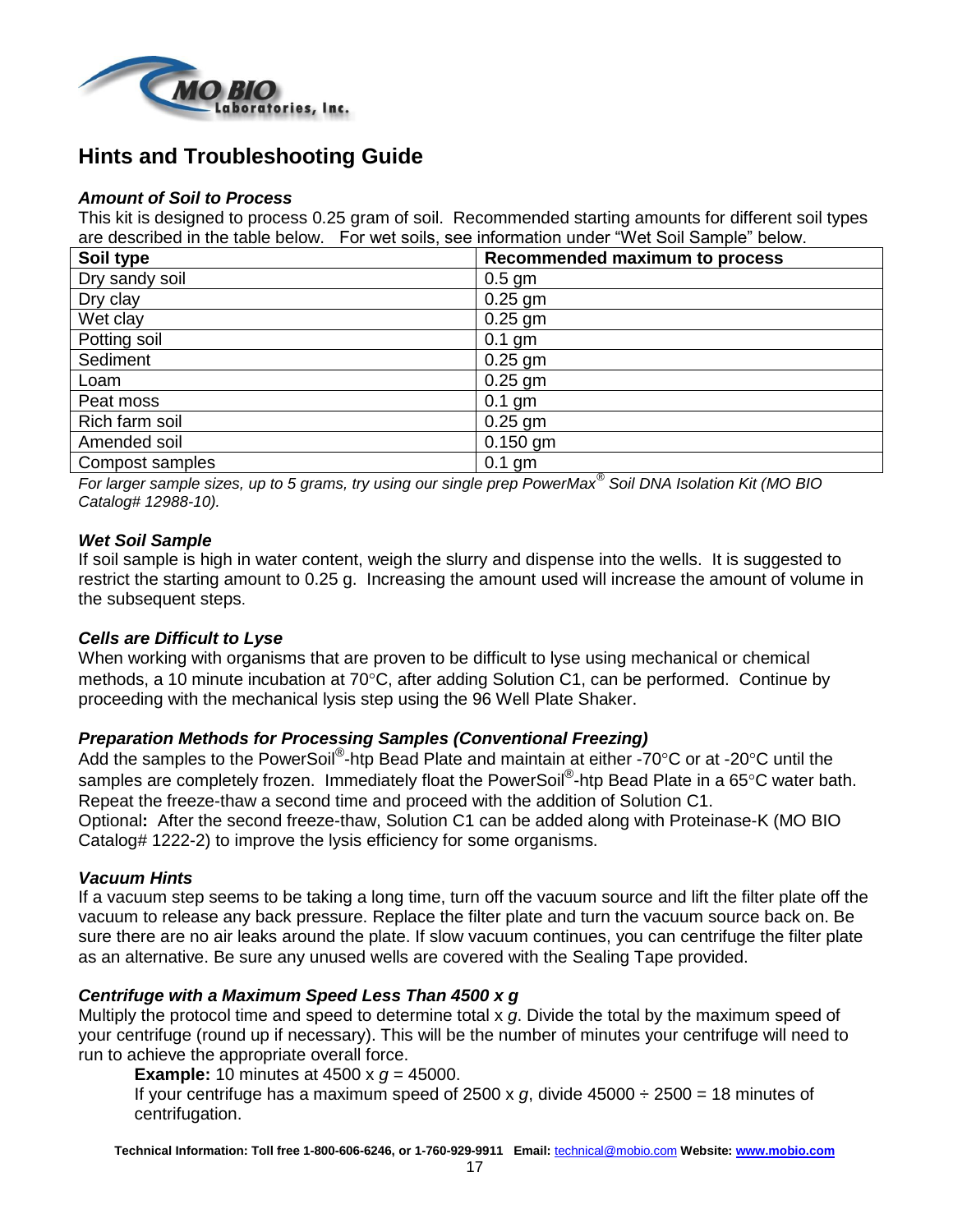

### **Hints and Troubleshooting Guide cont.**

### *If DNA does not PCR amplify*

- Check DNA yield by gel electrophoresis and spectrophotometer reading. Template is typically added to 10 ng per reaction, although more or less may be needed depending on the reaction conditions, enzyme activity, and copy number of the target sequence.
- If DNA does not amplify after altering the amount of template in the reaction, PCR optimization (i.e. changing reaction conditions, validating primers, or testing a different polymerase) should be attempted.

### *Eluted DNA Sample has Color*

If you are working with a soil sample that has an extremely high humic acid content, there is the unlikely possibility that your eluted solution may contain some color. If this occurs, increase the number of washes with Solution C5-D to two or three washes. If you are still encountering coloring, please contact MO BIO Laboratories, Inc. for technical assistance.

### *DNA Floats Out of Well When Loaded on a Gel*

This usually occurs because some residual Solution C5-D remains in the final sample. Prevent this by being careful not to transfer liquid onto the bottom of the spin plate. Ethanol precipitation (described in "Concentrating the DNA") is the best way to remove residual Solution C5-D.

### *Concentrating the DNA*

The final volume of eluted DNA will be 100 µl. The DNA may be concentrated by adding 5µl of 5M NaCl and inverting 3-5 times to mix. Next, add 200 µl of 100% cold ethanol and invert 3-5 times to mix. Incubate at -20°C for at least 10 minutes to overnight. Centrifuge at 13,000 x *g* for 15 minutes. Decant all liquid. Wash the DNA pellet with 70% cold ethanol. Centrifuge at 13,000 x *g* for 10 minutes to re-pellet the sample. Decant ethanol and dry in a speed vacuum, dessicator, or ambient air. Resuspend precipitated DNA in sterile water or sterile 10 mM Tris.

**Note**: This procedure must be done individually after transferring the eluted sample to a microcentrifuge tube.

### *Storing DNA*

DNA is eluted in Solution C6 (10 mM Tris). Store the DNA at -20 $\degree$ C to prevent degradation. DNA can be eluted in TE without DNA loss, but the EDTA may inhibit downstream reactions such as PCR and automated sequencing. DNA may also be eluted with sterile DNA-Free PCR Grade Water (MO BIO Catalog# 17000-10). DNA that has been eluted into sterile water should be stored at -70°C. Prolonged storage in the Microplates at 4°C will result in the loss of liquid due to evaporation.

MO BIO offers TE-4 (10 mM Tris, 0.1 mM EDTA pH 8.0) which will allow for maximal protection of DNA during storage with no PCR inhibition (Catalog# 17320-1000).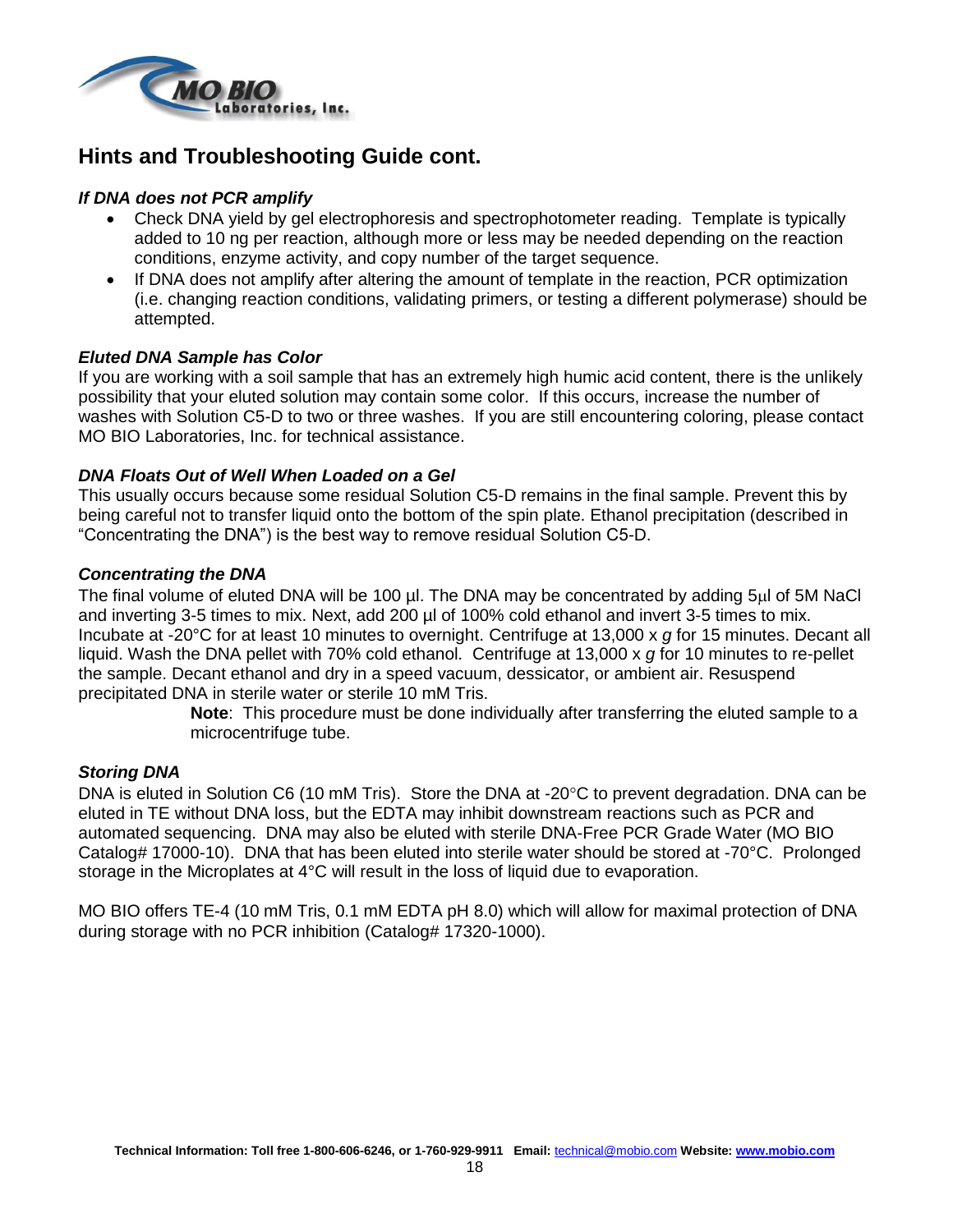

# **Additional Applications and References**

### *Root tips/Mycorrhizae*

Microbial colonization of root tips and microbial growth penetrating the root tips, are both common phenomenon occurring in many plant species. For optimal processing of these samples, please follow the suggested sample processing method above. Transfer the powdered mass into the PowerSoil<sup>®</sup>-htp Bead Plate supplied with this kit and proceed with the soil protocol. This procedure ensures that organisms colonizing the root tips, both externally and internally, are released for efficient lysis. *Reference*

De Souza, F.A., G.A. Kowalchuk, P. Leeflang, J.A. van Veen, and E. Smit. 2004. PCR-Denaturing Gradient Gel Electrophoresis Profiling of Inter- and Intraspecies 18s rRNA Gene Sequence heterogeneity is an Accurate and Sensitive method to Assess Species Diversity of Arbuscular Mycorrhizal Fungi of the Genus *Gigaspora*. Appl. Environ. Microbiol. 70 (3): 1413-1424.

### *Microbial Mats and Biofilms*

Microbial mats and biofilms are a common occurrence in many natural environments. The mats or biofilms provide protection for the microbial community that is growing within the biofilms; direct lysis of the microbial cells within this protected community is inefficient. For processing biofilm and biomat samples, we recommend the PowerBioFilm<sup>®</sup> DNA and RNA kits. For more information go to [www.mobio.com/biofilm.](http://www.mobio.com/biofilm)

### *Fungal Mats*

The PowerSoil<sup>®</sup>-htp 96 Well Soil DNA Isolation Kit is suitable for isolating DNA from fungi grown in pure culture. Harvesting a freshly grown culture is suggested because the growing hyphal tips of the fungal mat are a rich source of DNA. This is accomplished by harvesting the fungal mat using cheesecloth; this will separate single cell organisms from the fungal mat. After filtering, transfer an appropriate amount of the retained moist fungal mat into the PowerSoil<sup>®</sup>-htp Plate. To improve the lysing efficiency of this kit, freeze/thaw cycles may be performed after adding samples to the bead plate and adding the Bead Solution. Store the plate at -70°C or -20°C until the samples are completely frozen. Immediately float the PowerSoil<sup>®</sup>-htp Bead Plate in a 65°C water bath to thaw. Repeat the freeze-thaw a second time and proceed with the addition of Solution C1.

### *Spores (bacterial and fungal) in Soils*

Fungal spores are tougher than bacterial spores because of their high polysaccharide content. Follow the freeze-thaw protocol detailed above and heating the samples to  $70^{\circ}$ C for 15 minutes before bead beating may also be helpful. When dealing with spores harvested from pure cultures, please use the UltraClean® Microbial DNA Isolation Kit (MO BIO Catalog# 12224-50).

### *Fecal Samples and Cattle Manure*

The PowerSoil<sup>®</sup>-htp 96 Well Soil DNA Isolation Kit can be used without significant modifications on a wide variety of fecal materials.

### *References*

- 1. Clement, B.G., and C.L. Kitts. 2000. Isolating PCR Quality DNA from Human Feces with a Soil DNA Kit. Biotechniques 28(4): 640-644.
- 2. Ibekwe, A.M., P. Watt, C. Grieve, V. Sharma, and S. Lyons. 2002. Multiplex Fluoregenic Real-Time PCR for Detection and Quantification of Escherichia coli O157:H7 in Dairy Wastewater Wetlands. Appl. Environ. Microbiol. 68(10): 4853- 4862.
- 3. Ibekwe, A.M., C.M. Grieve, and S.R. Lyon. 2003. Characterization of Microbial Communities and Composition in Constructed Dairy Wetland Wastewater Effluent. Appl. Environ. Microbiol. 69(9): 5060-5069.
- 4. Trochimchuk, T., J. Fotheringham, E. Topp, H. Schraft, and K.T. Leung. 2003. A comparison of DNA extraction and purification methods to detect Escherichia coli O157:H7 in cattle manure. J. Microbiol. Methods 54: 165-175.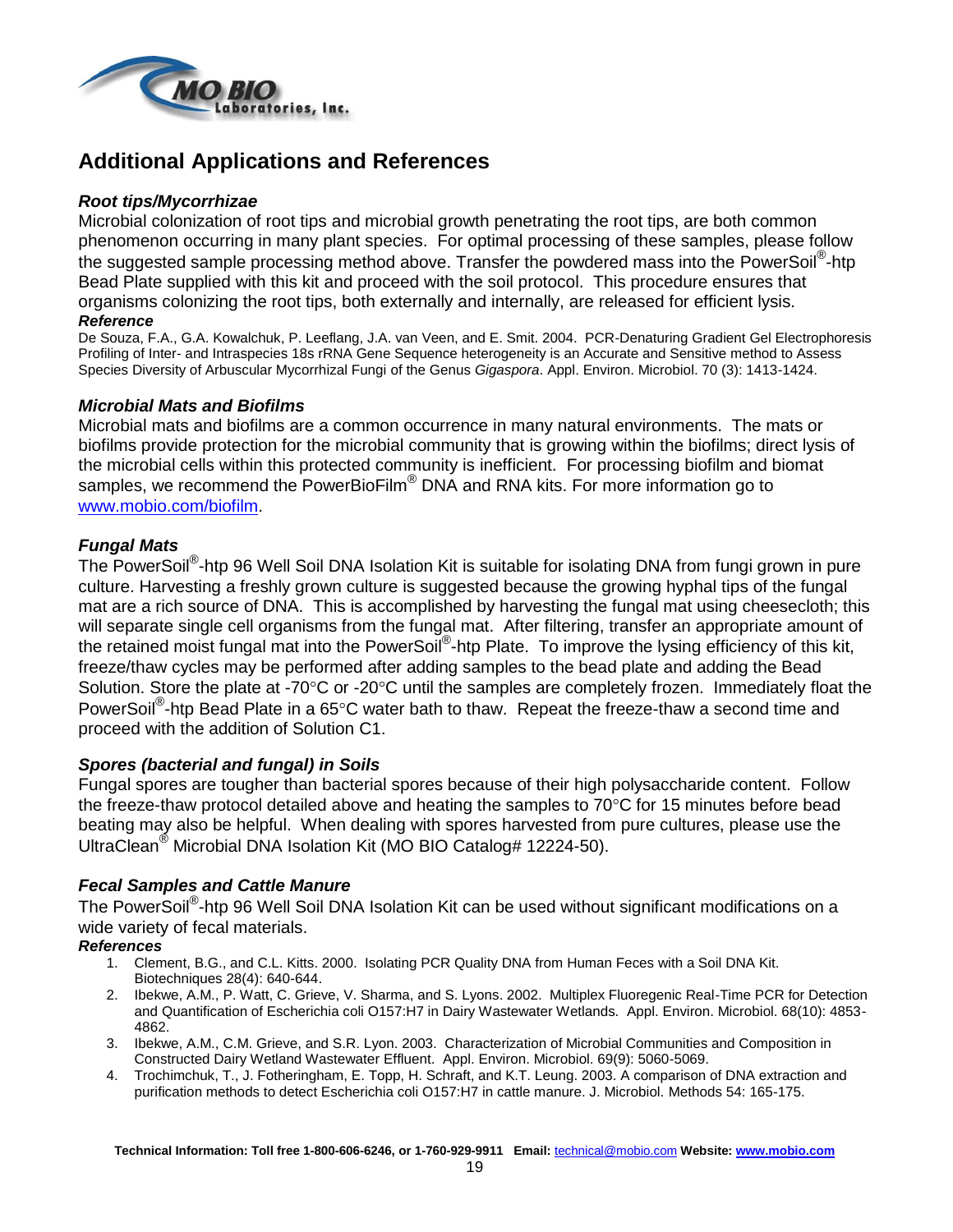

# **Additional Applications and References cont.**

### *Rumen Samples*

The PowerSoil<sup>®</sup>-htp 96 Well Soil DNA Isolation Kit can be used to extract PCR-quality DNA from rumen samples as described in the reference below. Rumen has an actively metabolizing microbial community; unfortunately it is also rich in phenolic compounds and polysaccharides. These contaminants often inhibit downstream molecular analyses. Using the MO BIO Laboratories UltraClean® Soil DNA Isolation Kit or PowerSoil<sup>®</sup> DNA Isolation Kit, with the modifications in the publication below, will result in application ready DNA.

#### *Reference*

Mackie, R.I.. R.I. Aminov, W. Hu, A.V. Klieve, D. Ouwerkerk, M.A. Sundest, and Y. Kamagata. 2003. Ecology of Uncultivated Oscillospira Species in the Rumen of Cattle, Sheep and Reindeer as Assessed by Microscopy and Molecular Approaches. Appl. Environ. Microbiol. 69(11): 6808-6815.

### *Insects*

The UltraClean<sup>®</sup> Tissue & Cells DNA Isolation Kit, (MO BIO Catalog# 12334-50), is recommended for this type of starting material.

### *Coral Reef*

The PowerSoil<sup>®</sup>-htp 96 Well Soil DNA Isolation Kit is also suitable for isolating PCR-quality DNA from microbial communities living within Coral reef samples. Briefly, 1.3 cm diameter core samples were drilled from coral reefs and the microorganisms were washed off the cores in 10X TE buffer. Both the slurry and pelleted microbial cells were directly used to extract microbial DNA using the UltraClean<sup>®</sup> Soil DNA Isolation Kit. The methodology employed is described in more detail in the following reference. *Reference*

#### Rohwer, F., M. Breitbart, J. Jara, F. Azam, and N. Knowlton. 2001. Diversity of bacteria associated with the Caribbean coral Montastraea franksi. Coral Reefs 20: 85-91.

Note: Kit components have been used with the sample types listed above. This 96 Well version of the kit has been developed based on the success of the single prep kit.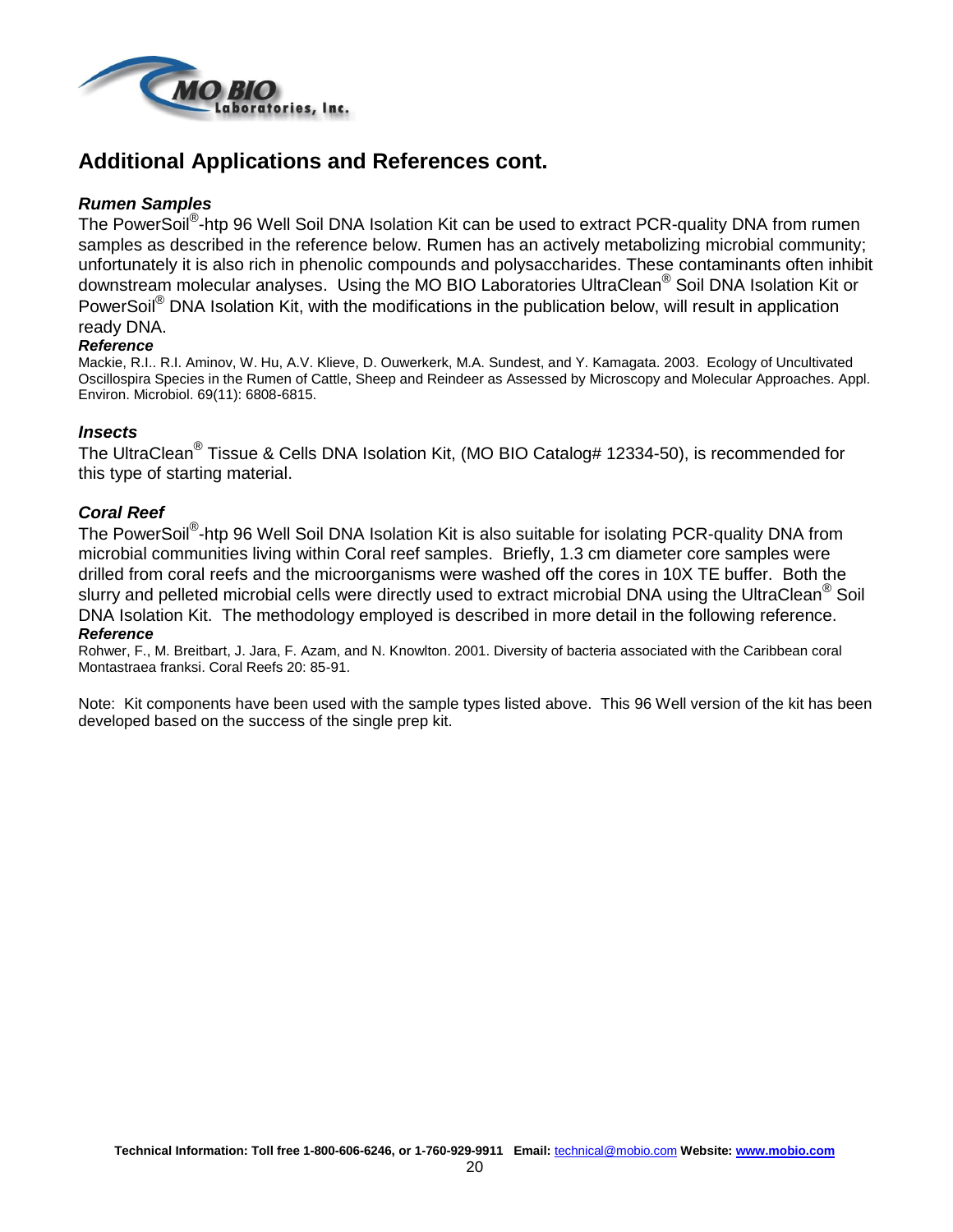

# **Contact Information**

**Technical Support:** Phone MO BIO Laboratories, Inc. Toll Free 800-606-6246, or 760-929-9911 Email: [technical@mobio.com](mailto:technical@mobio.com) Fax: 760-929-0109 Mail: MO BIO Laboratories, Inc, 2746 Loker Ave West, Carlsbad, CA 92010

**Ordering Information:** Direct: Phone MO BIO Laboratories, Inc. Toll Free 800-606-6246, or 760-929-9911 Email: [orders@mobio.com](mailto:orders@mobio.com) Fax: 760-929-0109 Mail: MO BIO Laboratories, Inc, 2746 Loker Ave West, Carlsbad, CA 92010

**For the distributor nearest you, visit our website at www.mobio.com/distributors**